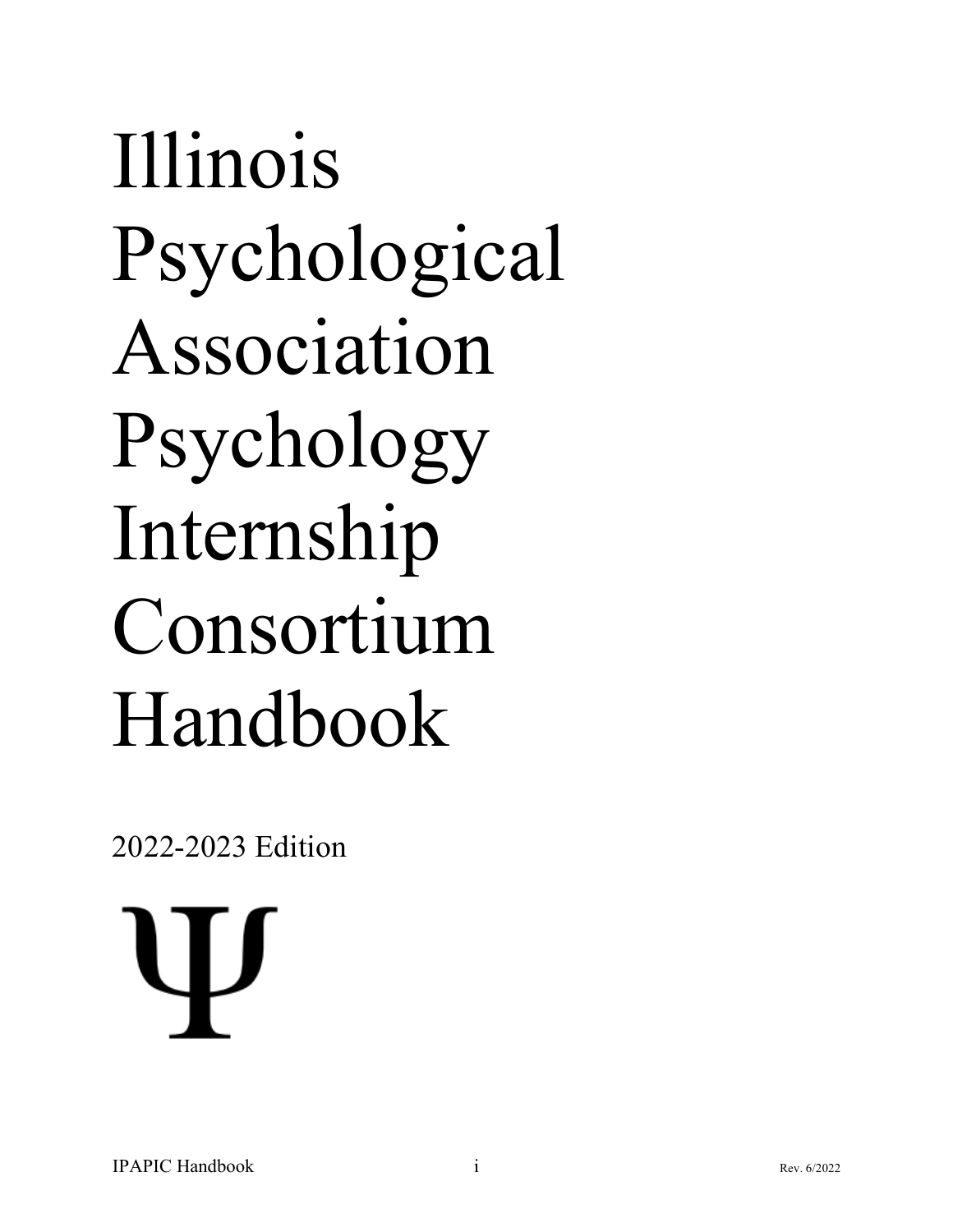| PROCEDURES FOR RESPONDING TO INADEQUATE PERFORMANCE BY AN INTERN  19 |
|----------------------------------------------------------------------|
|                                                                      |
|                                                                      |
|                                                                      |
|                                                                      |
|                                                                      |
|                                                                      |
| APPENDIX C: ACKNOWLEDGEMENT & AGREEMENT OF GRIEVANCE PACKET 28       |
|                                                                      |
|                                                                      |

#### Table of Contents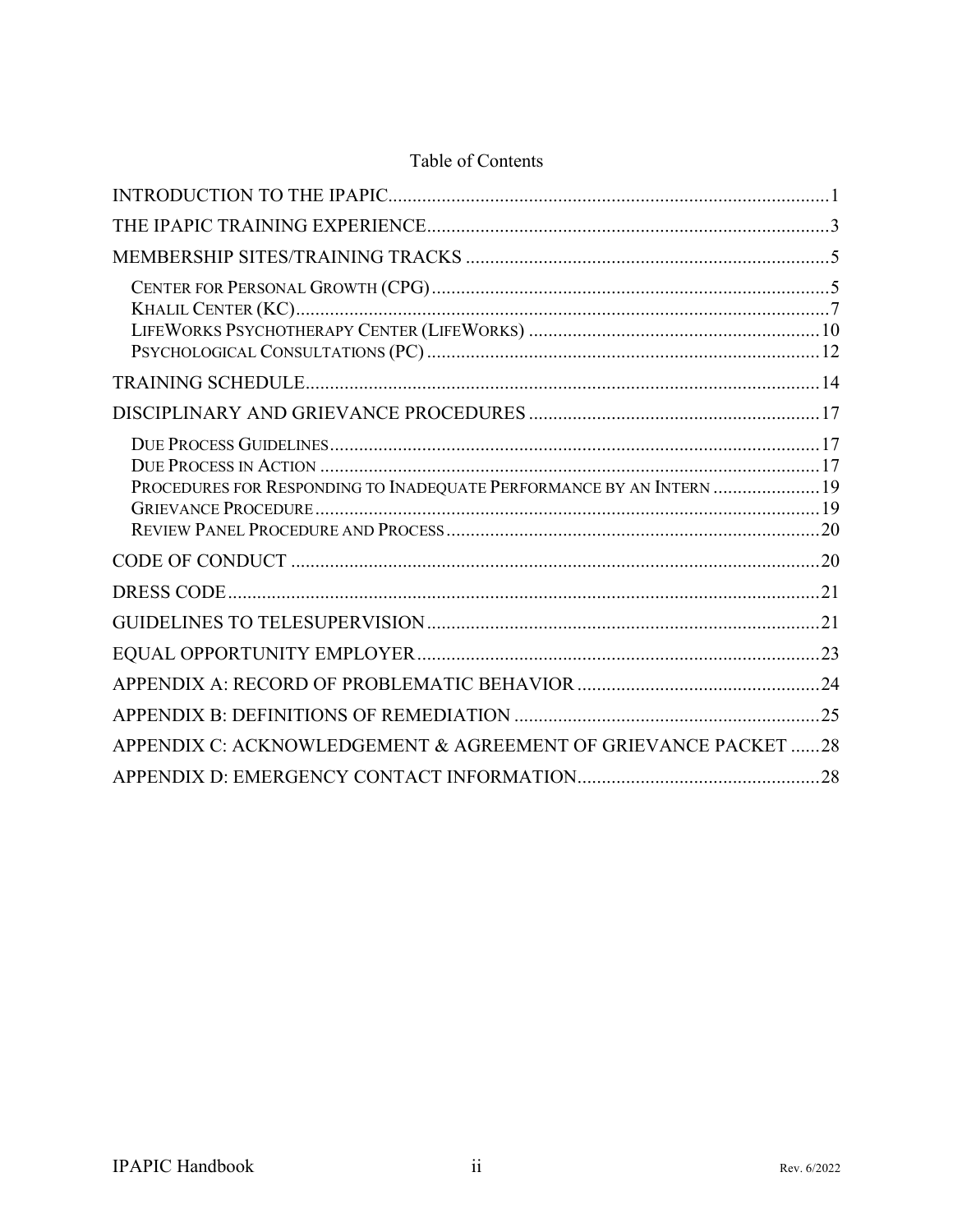#### **INTRODUCTION TO THE IPAPIC**

#### **About the Consortium**

The Illinois Psychological Association Psychology Internship Consortium (IPAPIC) was founded in order to join together training organizations in Illinois to create opportunities for Illinois psychology Interns. IPAPIC endeavors to grow each and every year by joining with new organizations to offer new training prospects. An important mission of IPAPIC is to offer services to underserved communities. By linking agencies, IPAPIC is able to offer such services, since the consortium shares training and supervision responsibilities. IPAPIC is a multi-site training program that provides organized, sequential learning experiences for doctoral Interns. The Consortium ensures an integrated training experience through shared standards, common procedures, and joint didactic learning programs. The Consortium brings together urban and rural training sites to provide broad exposure to differing models of training and service delivery. There is a particularly strong emphasis on advanced training in cultural competence.

#### **IPAPIC Vision**

The IPA Consortium model will be a leading training paradigm within the psychological community.

#### **Mission Statement**

The mission of the IPA Consortium is to offer quality psychology training in diverse settings to doctoral Interns in the state of Illinois, while also creating networks between Interns, agencies, IPA, and IPA members.

#### **Values**

| We respect all customers without regard to race, sex, age, disability, health<br>status, gender identity, sexual orientation, socioeconomic status, or faith.                                                                                                                                                                          |
|----------------------------------------------------------------------------------------------------------------------------------------------------------------------------------------------------------------------------------------------------------------------------------------------------------------------------------------|
| We strive for sensitive, humane, and respectful relationships with<br>everyone we care for and with whom we work.                                                                                                                                                                                                                      |
| We continually strive to assess and reassess all processes within our<br>organization to improve our performance.                                                                                                                                                                                                                      |
| We believe in effective leadership by promoting an organizational culture<br>that focuses on continually improving performance for all client needs in a<br>collaborative effort to fulfill the mission statements of Khalil Center,<br>Psychological Consultations, Center for Personal Growth and LifeWorks<br>Psychotherapy Center. |
| We believe in a team-integrated service that promotes trust and safety, as<br>well as clear and open communication.                                                                                                                                                                                                                    |
|                                                                                                                                                                                                                                                                                                                                        |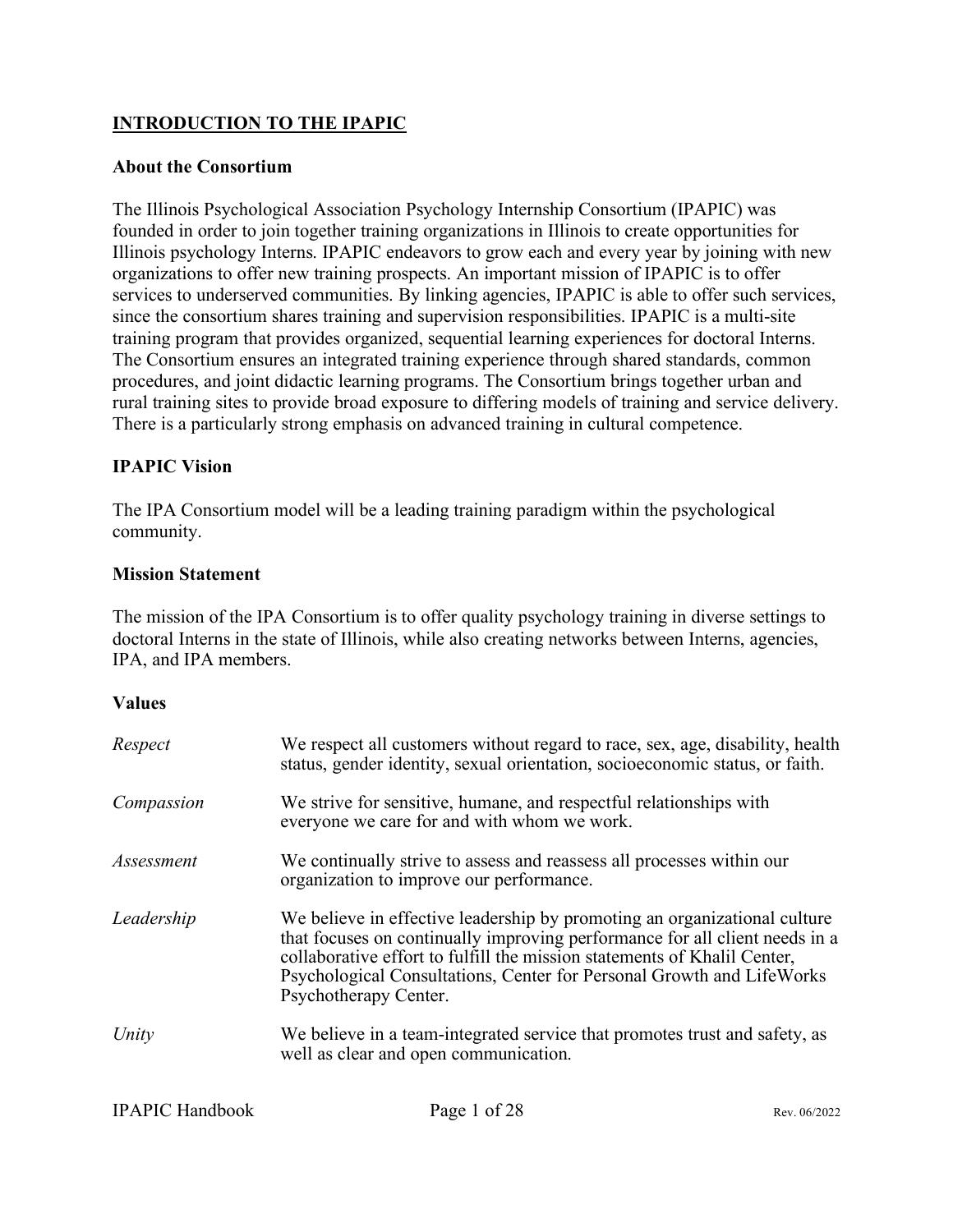| Excellence | We strive for excellence by committing resources to ongoing education<br>and training that will result in qualified, competent care providers. |
|------------|------------------------------------------------------------------------------------------------------------------------------------------------|
| Service    | We believe our customers are entitled to quality health care services.                                                                         |

#### **Our Pledge to Clients**

We believe with the right skills, and methods to implement the skills, our clients can take charge of the problems disrupting their lives. To that end, the quality of care and services we render to our clients are the highest priorities. We pledge our efforts to achieve these goals and fulfill our mission.

#### **About This Handbook**

This handbook is intended to address questions you may have as an Intern with the Illinois Psychological Association Psychology Internship Consortium (IPAPIC). Information contained in this handbook is designed to assist you in your time as part of our clinical team. The policies set forth in this manual have been designed to assist in creating a spirit of cooperation and harmony within the Consortium. The Consortium has teamed together to provide the best possible care to the patients we serve.

The training experience at IPAPIC is an organized, educational, and experiential program designed to provide each Intern with a planned, programmed sequence of various experiences in mental health care. We seek to provide a learning environment that:

- 1. Encourages teamwork and respect among behavioral health service providers;
- 2. Develops each Intern's clinical skills through closely supervised delivery of clinical services to clients;
- 3. Encourages investigation and understanding of each client's cultural issues that can influence treatment results;
- 4. Provides an understanding of the professional, legal, and ethical issues that challenge behavioral healthcare; and
- 5. Develops each Intern's clinical style to reflect their individual talents and personality, while promoting responsibility and compassion for their clients.

Doctoral Interns will receive the title of "Intern" during their time as part of IPAPIC. Interns may not misrepresent themselves or their qualifications in any way to clients, staff, or other agencies. Throughout the rest of this handbook, the term "Intern" will be used to refer to those Interns who will be selected by IPAPIC to train at their sites for a Doctoral Internship training year.

All applicants must have completed adequate coursework and be authorized by their academic training programs to participate in Internship as demonstrated by a letter from the institution. Additionally, applicants must have successfully completed courses in group therapy, abnormal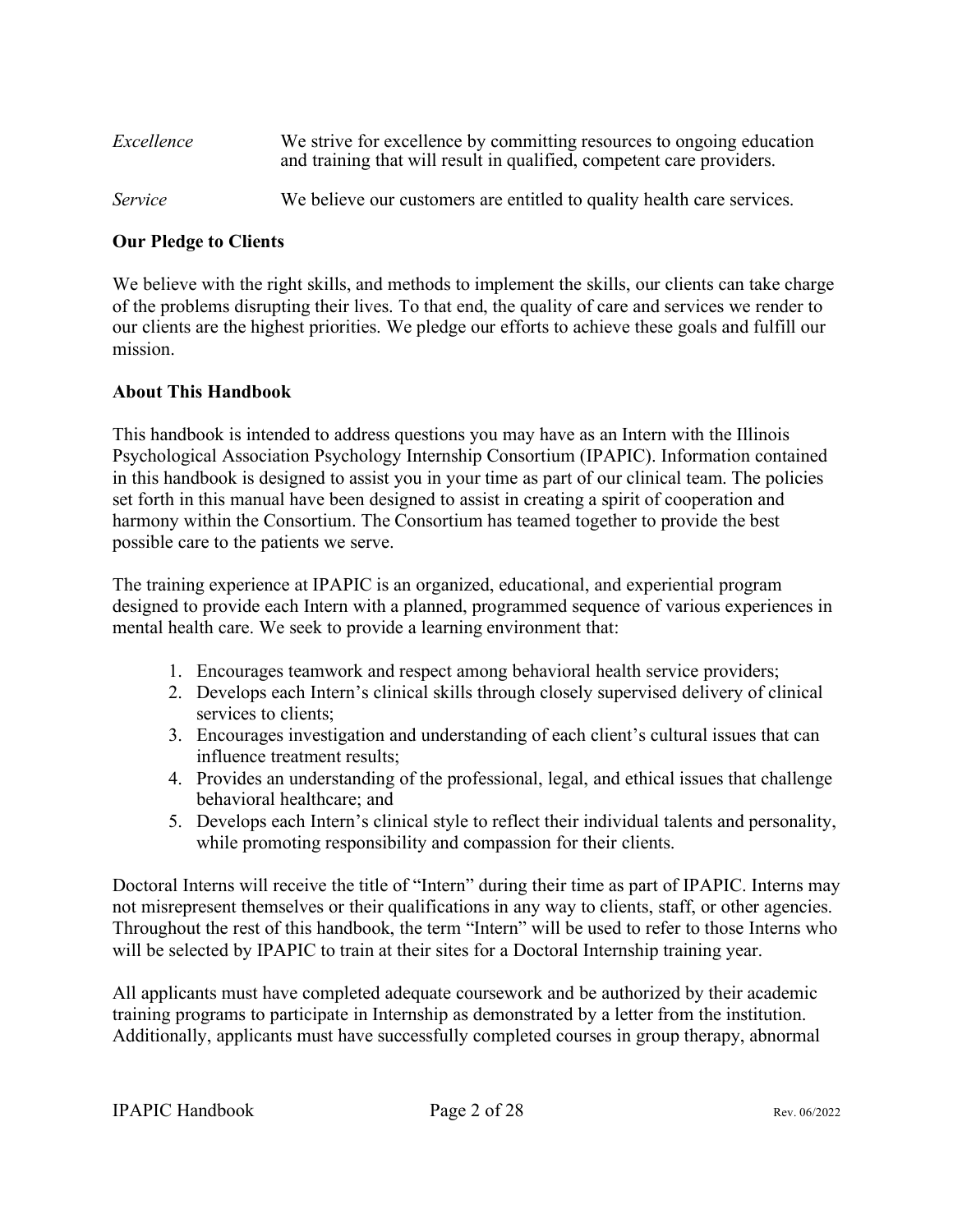psychology, and a cultural diversity class. All Interns must also have completed adequate and appropriate practicum training of 1,200 or more hours prior to beginning the Internship.

#### **THE IPAPIC TRAINING EXPERIENCE**

The IPAPIC Internship experience provides training in a range of psychological assessment and intervention activities conducted directly with clients. Training is primarily based on experiential learning. Interns provide services directly to clients in the form of assessment, psychotherapy, consultation, and psychoeducation. Interns will be exposed to a variety of psychological services and clients that are determined by the Intern's level of education and experience. All experiences are guided by regular individual and group supervision, which forms the basis for personal and professional growth throughout the Internship year.

- Each Intern is expected to complete a minimum of 2,200 hours. The IPAPIC Internship runs a full 12-month year, July - June 30. Should the required hours be accumulated before 12 months elapse, Interns are still required to complete the full training year.
- Guidelines for direct service hours will be outlined in the sections describing each individual site. In addition, specific expectations may be discussed with supervisors.
- Individual and group supervision are provided at each site, with a minimum weekly requirement of four hours. Didactic training and peer supervision with other consortium Interns are also requirements of IPAPIC. At least two hours of weekly individual supervision by a Licensed Psychologist will be provided at each Internship site. Further, all Interns will be provided with an additional two or more hours of group supervision, didactic trainings, and consultation/staff meetings with a Licensed Psychologist.
- All IPAPIC Interns also attend a weekly two-hour consortium-wide group didactic, presented by a Licensed Psychologist and a one-hour consortium wide peer supervision with all of the current Interns which take place on Fridays. Didactics will take place weekly on Friday mornings: **Friday 9:00-11:00 didactic training, followed by 11:00- 12:00 peer supervision**.
- Lastly, Interns also receive supervision, as needed, centered on their provision of clinical and administrative supervision of Externs.
- Regardless of which site at which you are matched, all services must be appropriately documented. A supervisor will regularly discuss with you the quantity and quality of your performance in relation to the program's goals and expectations, as well as to ensure you are meeting the Minimum Requirements set forth by APA.
- At least twice annually, at the 6-month period and at the end of the training experience, Interns are officially evaluated by their supervisor on various competencies, in accordance with APA's Profession-Wide Competency Requirements. In addition, the supervisor will regularly evaluate Interns on their performance and identify strengths and challenges. The 6-month and final evaluation covers the following core areas which based on APA's Profession-Wide Competency Requirements:
	- o Intervention, Research, Assessment, Ethical and Legal Standards, Interprofessional and Interdisciplinary Consultations, Professional Values,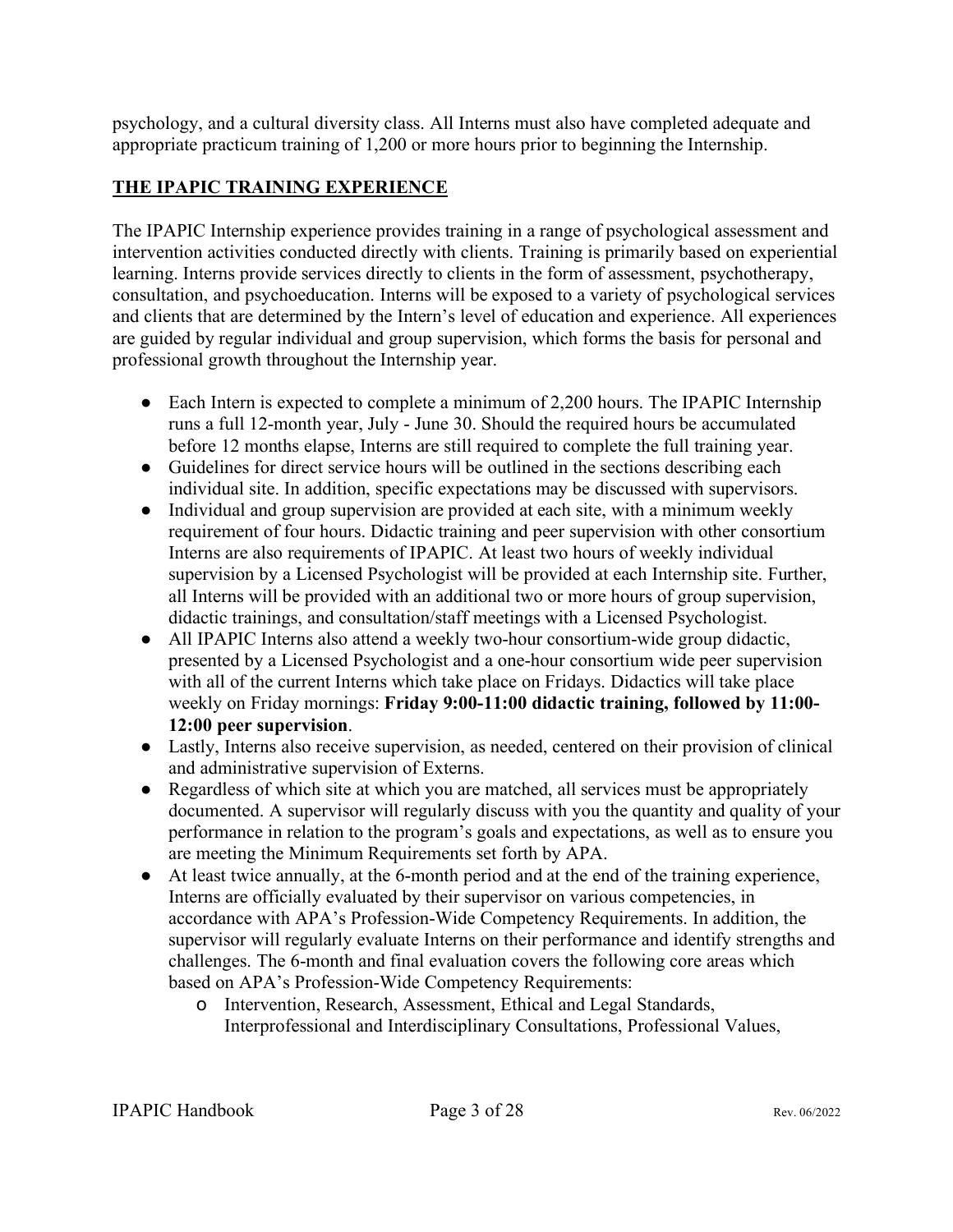Attitudes, and Behaviors, Supervision, Cultural and Individual Diversity, and Communication and Interpersonal Skills

• Regardless of the site, IPAPIC documents and permanently maintains accurate records of the Interns' training experiences, evaluations, and certificates of internship completion in their Student/Intern file.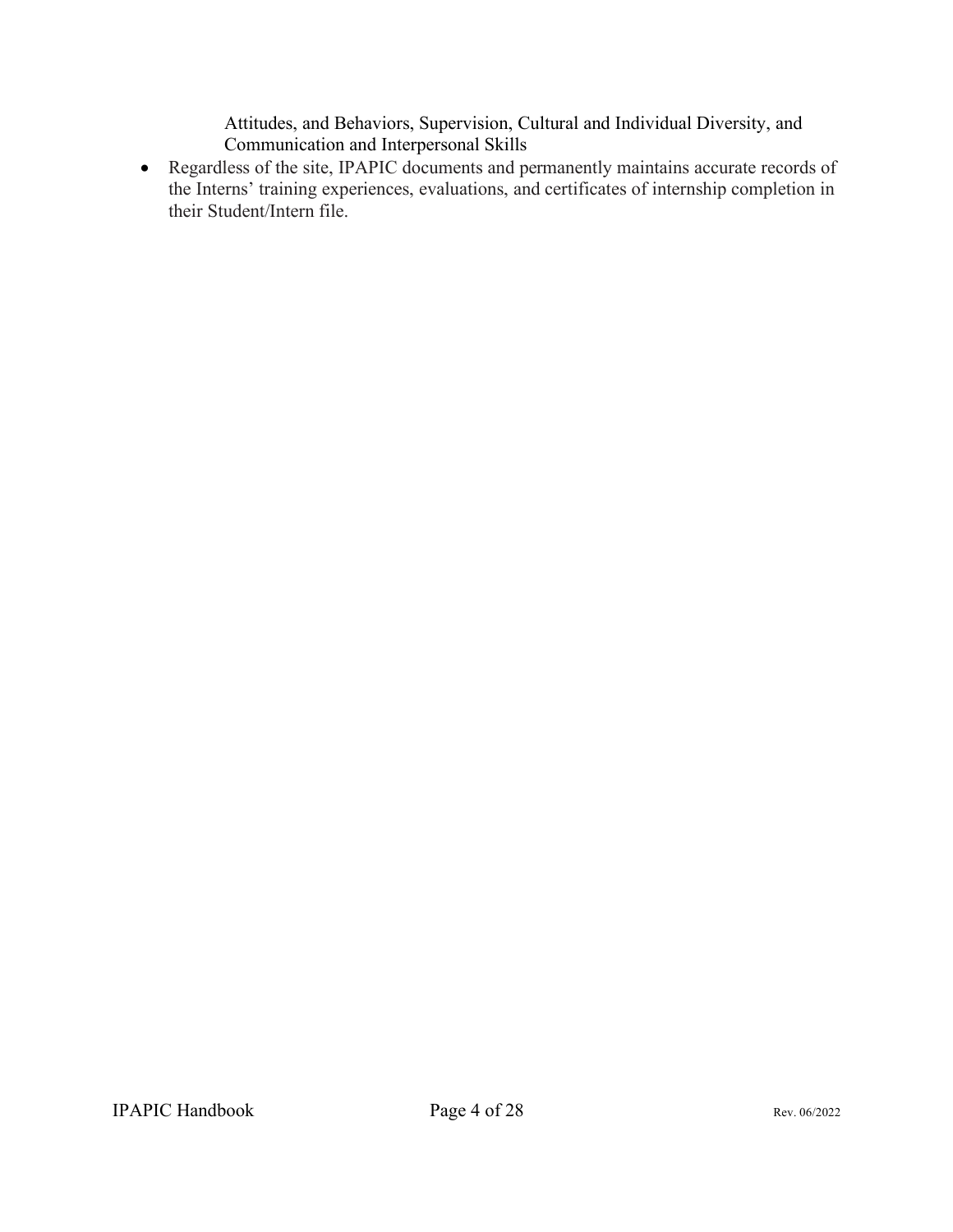#### **MEMBERSHIP SITES/TRAINING TRACKS**

## *Center for Personal Growth (CPG)*

#### *APPIC Match Number: 215813*

Center for Personal Growth (CPG) is a multi-specialty private practice in Carol Stream, Illinois. Dr. Erin Liebich maintains overall responsibility for Intern training experiences. Dr. Liebich is an active Licensed Clinical Psychologist in Illinois. She is the Owner and Clinical Director of CPG and oversees all functions of the clinical practice, including referrals, case assignments, assessment, treatment, clinical record keeping, and evaluation of Interns.

CPG's staff consists of one Illinois Licensed Psychologist, a soon-to-be licensed Post-Doctoral Fellow, three Licensed therapists, and several assessment, therapy, and advanced externs. Staff members carry clinical responsibility for the cases being supervised and provide supervision. Dr. Liebich and Dr. Santoyo provide at least two hours per week of regularly scheduled individual supervision. Dr. Gregory Sarlo plays a supportive role in clinical supervision as the second Illinois Licensed Psychologist. Supervision focuses on both professional and personal growth, encouraging the Intern to critically evaluate aspects of culture, diversity, professional skills, and personal predispositions within the work with each client.

#### **Training at CPG**

Center for Personal Growth is a private group practice located in Carol Stream, a western suburb of Chicago, Illinois. Interns at CPG provide psychological services to diverse populations, most especially clients with motor and neurodevelopmental disabilities, childhood trauma, eating disorders, and Lesbian, Gay, Bisexual, Transgender, and Questioning (LGBTQ) clients. Dr. Liebich specializes in disability-affirmative services and child therapy. Dr. Santoyo specializes in gender-affirmative services and Latinx populations, providing therapy and testing services in Spanish. Other areas of practice at CPG include individual, family, couples, and group therapy, as well as child-centered play therapy and sand tray therapy. Services conducted at CPG include therapy, psychological and neuropsychological assessment, groups, and community presentations. CPG is a theoretically diverse site with Humanistic theory as the foundation of all treatment approaches. An emphasis is placed on utilizing individual and cultural factors as well as empirically-based practices to inform treatment. Interns will be trained in Client-Centered treatment approaches as well as Acceptance and Commitment Therapy, Mindfulness, and Dialectical Behavior Therapy.

At CPG, Interns not only gain experience with a diverse array of presenting concerns but are also involved in learning the nature of running a group private practice. Clients' typical diagnostic presentations vary from acute to chronic difficulties. Some clients may not have insurance, while others may utilize private insurance or Medicaid health plans. In addition, the Intern at CPG is given the opportunity to provide direct weekly clinical and administrative peer supervision for 2- 4 diagnostic, therapy, and advanced externs training at CPG. Interns typically engage in at least

IPAPIC Handbook Page 5 of 28 Rev. 06/2022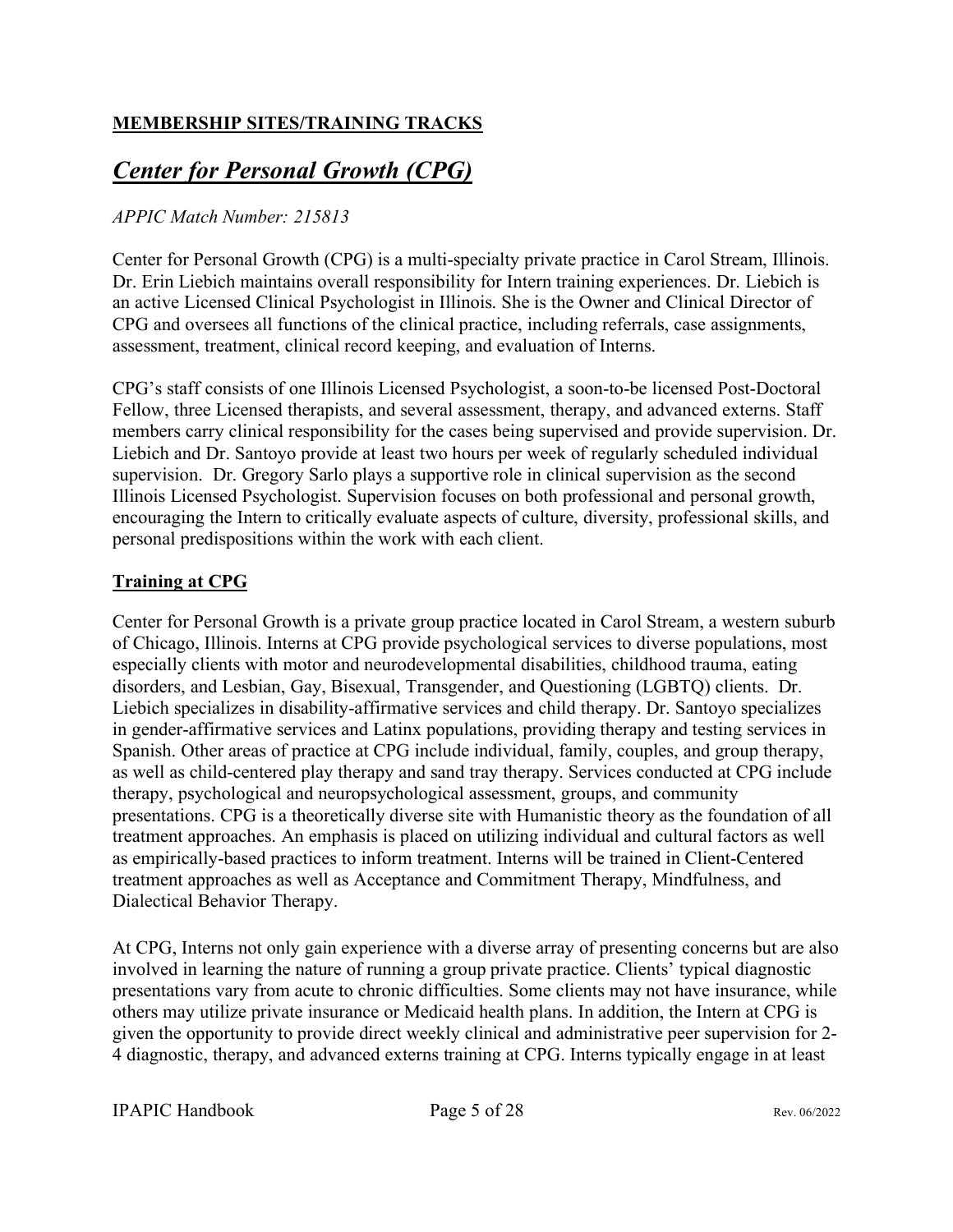20-25 hours of direct service weekly. The remaining clinical hours during the week are spent in providing and obtaining supervision, research, assessment administration, scoring, report writing, and record keeping. At the completion of the Internship experience, Interns will demonstrate competency in domains set forth by APA in treatment, assessment, group work, case management, and consultation. CPG's diverse training and supportive supervisory environment aims to facilitate personal and professional advancement and to produce a doctoral level psychologist candidate who is prepared for a promising career.

#### **CPG Intern Benefits**

● **Stipend**

o **\$**28,000 per year. \*Stipends are not based on clients' ability to pay.

- **Vacation**
	- o Interns are eligible for ten (10) paid vacation days during their Internship. Vacation time off must be scheduled at least one (1) month in advance and be approved by the Clinical Director. Vacation days may also be used one at a time.
- **Family Leave**
	- o Interns may take up to three (3) days off for a death in the family. These days are not deducted from vacation days. Adjustments are made on a case-by-case basis.
- **Holidays**
	- o Interns will be eligible for the following holidays during their training: New Year's Day, Memorial Day, Independence Day, Labor Day, Thanksgiving (day of and day after), and Christmas Eve and Day. Due to patients being especially vulnerable during the holidays and needing additional support, we do not encourage Interns to schedule extended time off during these periods.
- **Sick Time**
	- o Interns are eligible for three (3) paid sick days during their Internship. Interns must notify the Clinical Director at least two (2) hours prior to their scheduled start time if calling in sick or unable to report to the site for other reasons. Should an illness continue for more than one (1) day, the Intern must notify the Clinical Director on each consecutive day of his/her absence.

### ● **Dissertation Work Time**

- o Interns may incorporate up to five (5) hours per week to work on their dissertations.
- **Conference Time**
	- o Interns may request up to two (2) days off to attend a non-IPAPIC sponsored training. Interns are required to schedule the time off with supervisors at least a month in advance.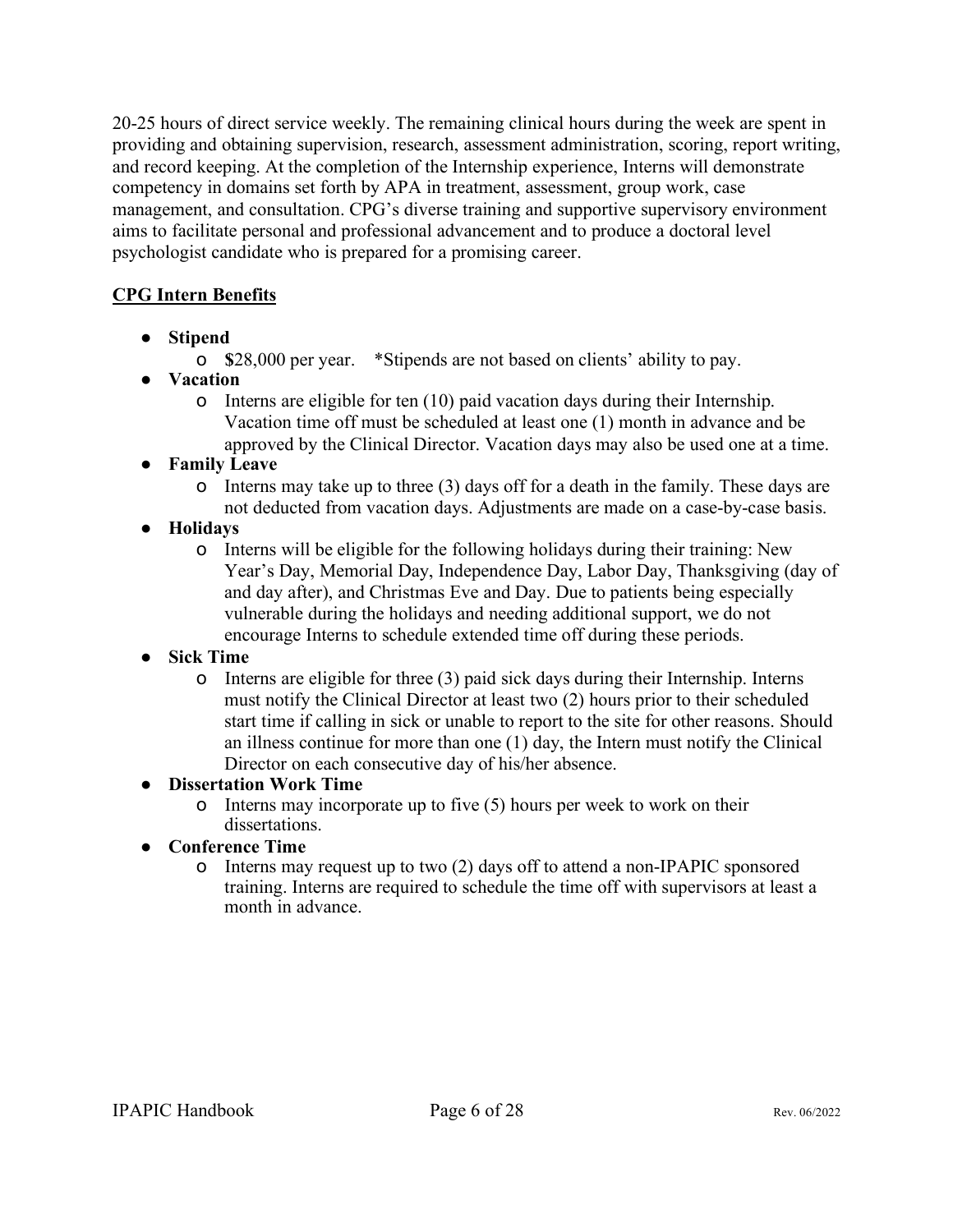# *Khalil Center (KC)*

#### *APPIC Match Number*: 215812

Khalil Center (KC) is a community mental health center with three locations in Chicagoland (Glen Ellyn – Primary Site, Lincolnwood, and South Chicago). Khalil Center provides an array of psychological services to diverse populations, especially American Muslim clients. Khalil Center is the largest provider of direct services to the American Muslim population nationwide. Khalil Center also specializes in spiritually integrated psychotherapy within an Islamic context. Other areas of practice at Khalil Center include individual, family, couple, and group therapy, psychological testing, services to local private schools, as well as community preventative educational seminars and workshops. Services conducted at Khalil Center include therapy, assessment, groups, and consulting.

At Khalil Center, two Licensed Clinical Psychologists (Dr. Fahad Khan and Dr. Samar Harfi) maintain overall responsibility for Interns' training experiences. Dr. Fahad Khan serves as the Clinical Director of Khalil Center and works with Dr. Samar Harfi in overseeing all functions of the clinical practice, including referrals, assignment of cases, assessment, treatment, and evaluation of students. Dr. Gregory Sarlo plays a supportive role in clinical training. Staff members carry clinical responsibility for the cases being supervised and provide supervision. Drs. Khan, Harfi, along with postdoctoral supervisors Drs. Quadri and Syed, provide required regularly scheduled supervision (individual and group). Supervision is provided with the specific purpose of addressing and evaluating psychological services rendered directly by the trainee.

#### **Training at KC**

Interns not only gain experience with a diverse array of presenting concerns but are also encouraged to personally and professionally grow as a clinician, finding their assortment of skillsets that are unique to them. Interns will have the opportunity to serve diverse populations, most especially American Muslim clients and learn about offering service at a communityoriented treatment center. Interns will also learn about spiritually integrated psychotherapy and potentially have the opportunity to participate in some grant funded applied research on spiritually integrated psychotherapeutic modalities and attend related academic conferences. Interns will provide individual, family, couple, and group therapy, psychological testing, services to local private schools as well as community preventative educational seminars and workshops. Clients' typical diagnostic presentations may vary from acute to chronic difficulties. Khalil Center is a not-for profit 501c3 and has a 'services over finances' policy, providing services to all irrespective of financial circumstances. These include clients who are insured, uninsured or not covered by their insurance.

Additionally, given the community-oriented culture of the center, interns will be required to correspond with local community leaders, centers, agencies in setting up and planning community-based programming on and off-site. These may include arranging for and conducting speaking arrangements, trainings, providing support services or community prevention services.

IPAPIC Handbook Page 7 of 28 Rev. 06/2022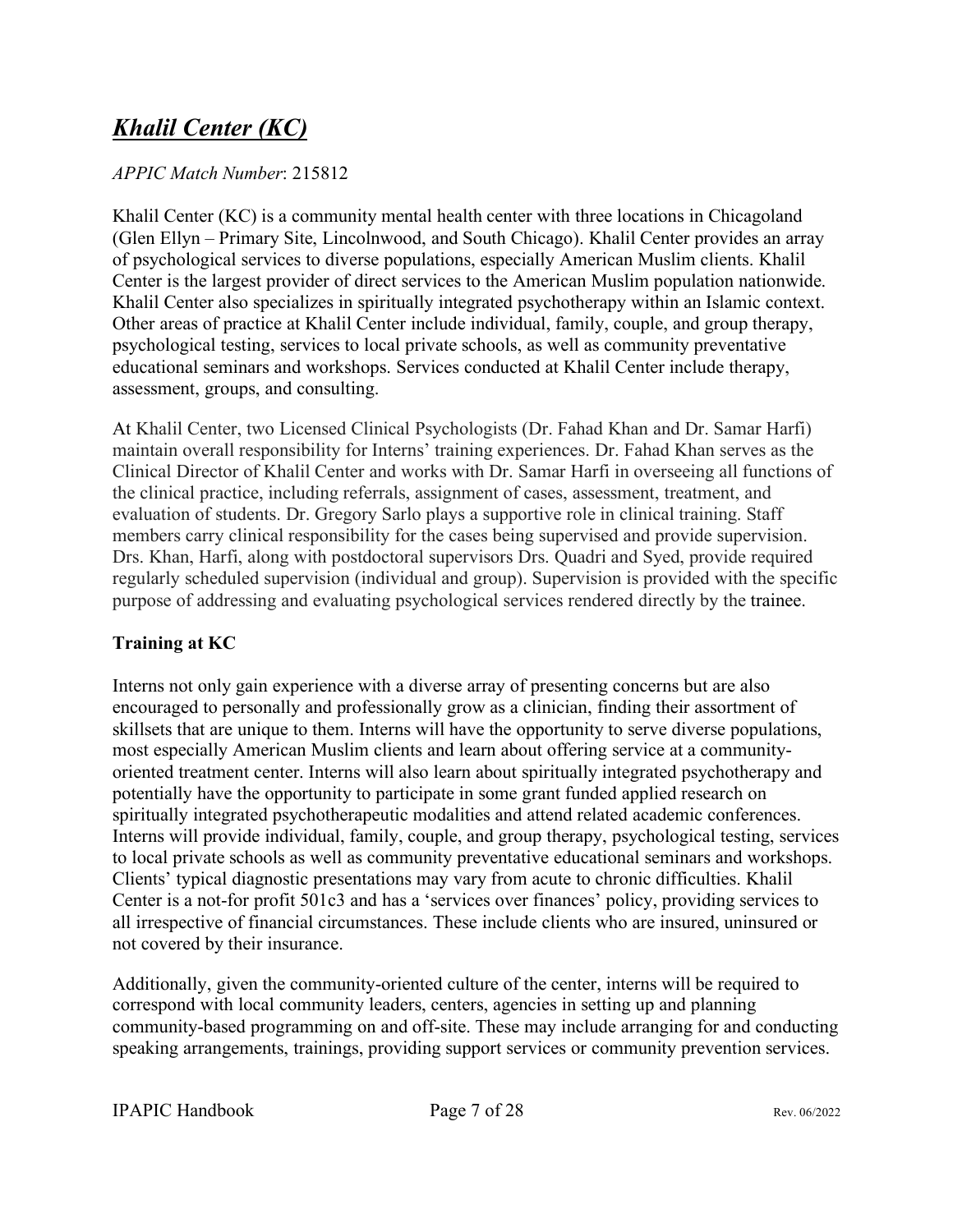Interns will also participate in data collection and program evaluation of our clinical program. Interns are also given the opportunity to provide direct weekly clinical and administrative peer supervision for therapy externs training at Khalil Center. Interns typically engage in at least 15- 20 hours of direct service weekly. The remaining weekly clinical hours are spent in supervision, research, assessment administration, community programming or program development, scoring, and report writing.

At the completion of the internship experience, interns will demonstrate competency in domains set forth by APA in the treatment, assessment, group work, case management, and consultation. The ideal at the end of Internship is to attempt to produce through Khalil Center excellence in training the best possible readiness for professional practice as a doctoral level psychologist candidate. Additionally, interns will have an appreciation for and specific competencies in spiritually integrated psychotherapy, cultural competency particularly in working with American Muslims.

#### **KC Intern Benefits**

- **Stipend**
	- o **\$**28,000 per year \*Stipends are not based on clients' ability to pay.
- **Vacation**
	- o Interns are eligible for ten (10) paid vacation days during their Internship. Vacation time off must be scheduled at least one (1) month in advance and be approved by the Clinical Director. Vacation days may also be used one at a time.
- **Family Leave**
	- $\circ$  Interns may take up to three (3) days off for a death in the family. These days are not deducted from vacation days. Adjustments are made on a case-by-case basis.
- **Holidays**
	- o Interns will be eligible for the following holidays during their training: New Year's Day, Memorial Day, Independence Day, Labor Day, Thanksgiving, Eid al-Fitr (day of and day after) and Eid al-Adha (day of and day after), as well as Christmas Day. Due to patients being especially vulnerable during the holidays and needing additional support, we do not encourage Interns to schedule extended time off during these periods.
- **Sick Time**
	- o Interns are eligible for three (3) paid sick days during their Internship. Interns must notify the Clinical Director at least two (2) hours prior to their scheduled start time if calling in sick or unable to report to the site for other reasons. Should an illness continue for more than one (1) day, the Intern must notify the Clinical Director on each consecutive day of his/her absence.
- **Dissertation Work Time**
	- o Interns may incorporate up to five (5) hours per week to work on their dissertations.
- **Conference Time**
	- $\circ$  Interns may request up to two (2) days off to attend a non-IPAPIC sponsored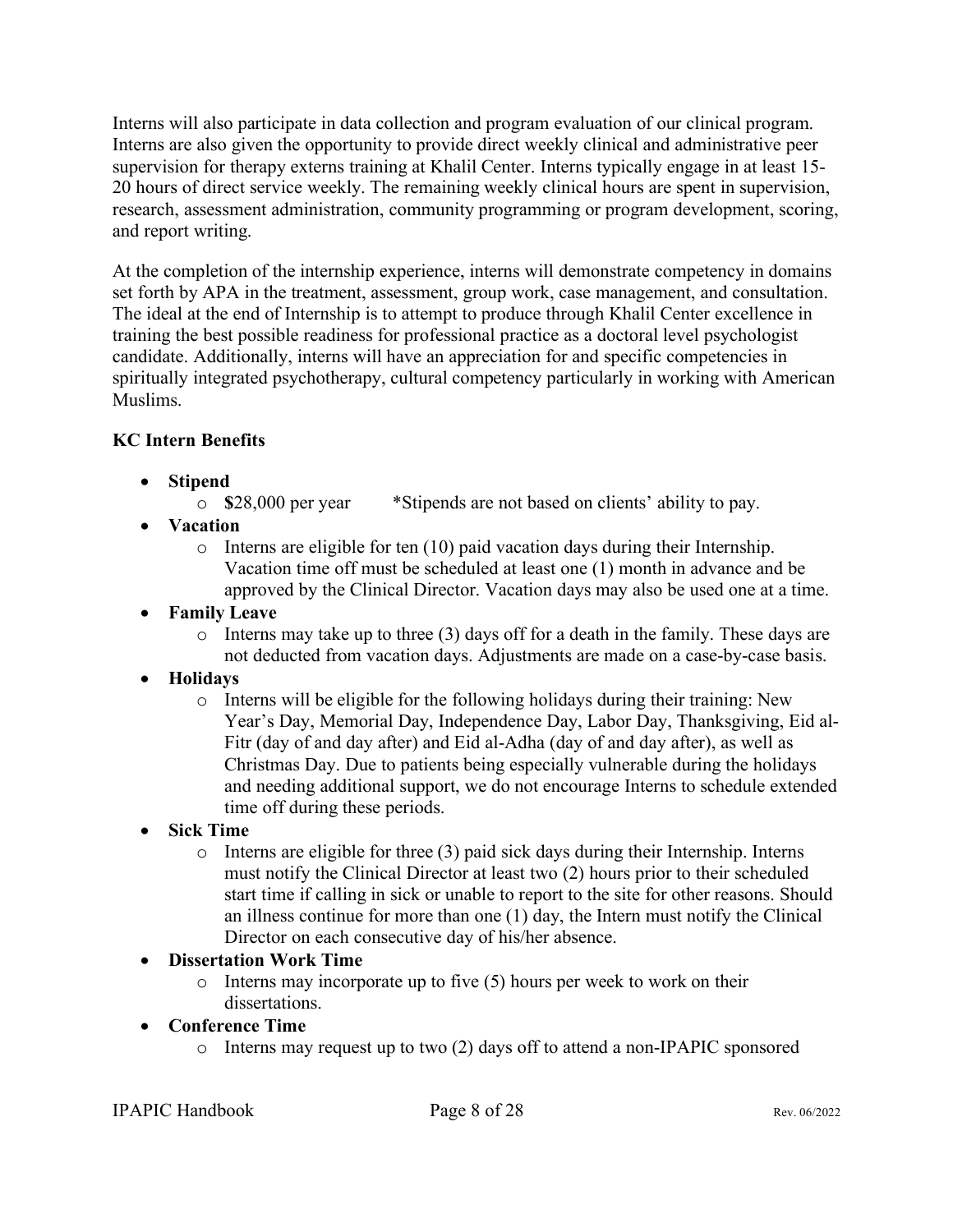training. Interns are required to schedule the time off with supervisors at least a month in advance.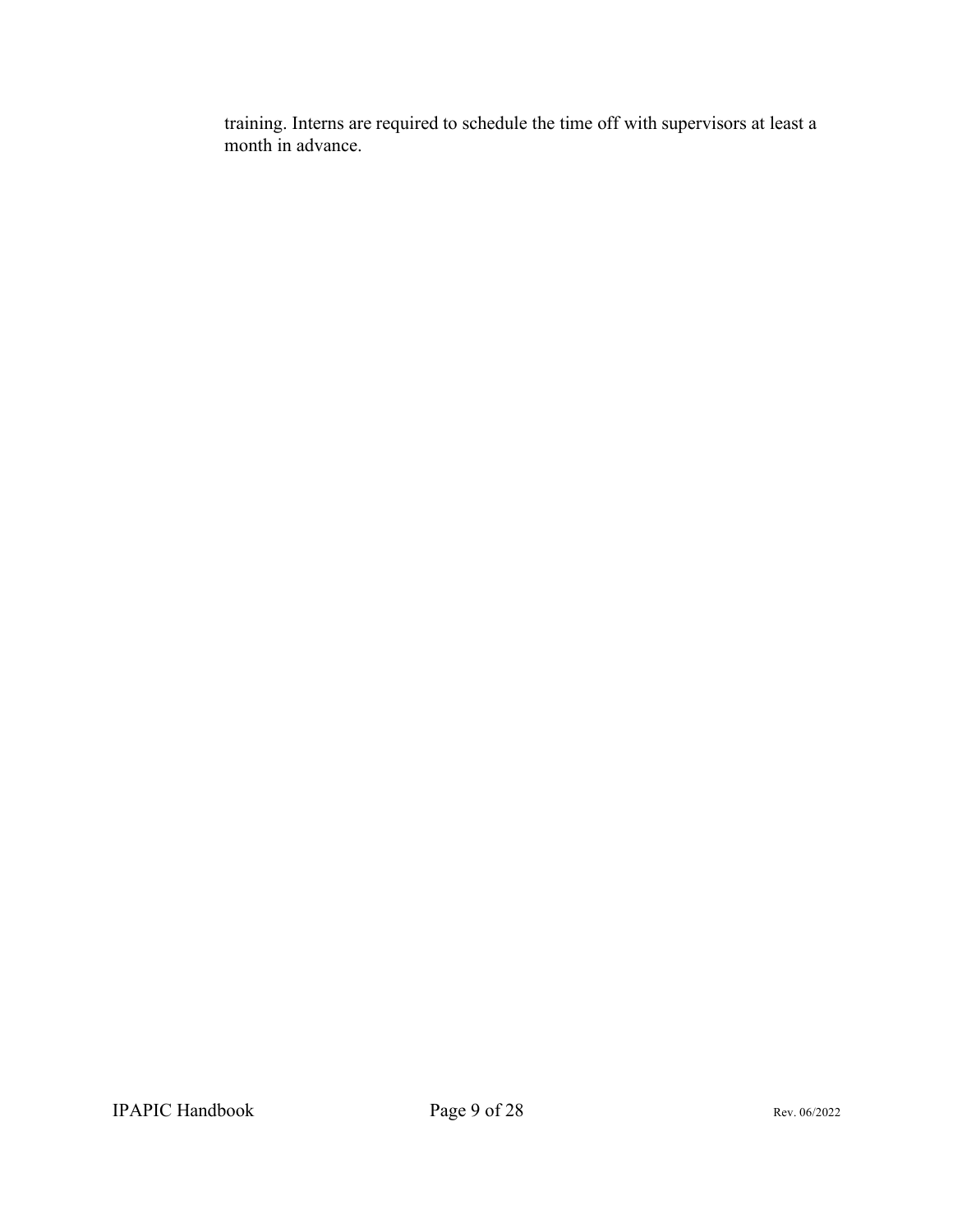# *LifeWorks Psychotherapy Center (LifeWorks)*

#### *APPIC Match Number*: 215814

LifeWorks is an "explicitly inclusive" practice -- embracing diversity in all its forms and welcoming clients of all ages, ethnicities, races, spiritual practices and religious traditions, genders and sexual orientations. LifeWorks staff have many years of experience working with transitions, issues and conflicts related to relationships and identities that are marginalized or largely unsupported by society such as lesbian, gay, bisexual, transgender, queer, intersex, asexual, kink/BDSM, non-monogamy, open relationships, polyamory, sex work, etc.

LifeWorks provides individual and relationship psychotherapy as well as support groups for adults. We have 3 locations: Skokie, Lakeview and the Central Loop. Interns are expected to do some of their clinical hours, most supervision, and all training modules in the Skokie office.

#### **Training at LifeWorks**

The growing visibility and cultural acceptance of non-mainstream identities, lifestyles and relationships has given rise to increased demand for psychologists who can respond competently to requests for professional services from culturally specific clients.

This program focuses on three elements we consider important to meet the needs of the communities of clients we serve:

- 1. Deepening the clinical interviewing, case formulation and therapeutic skills from within a depth psychotherapy perspective,
- 2. Strengthening each intern's identity as a therapist and expanding the capacity to use their unique strengths, experiences and identities as a psychologist, and
- 3. Developing cultural competence (attitudes, skills and knowledge) related to LGB, trans and gender non-binary, queer, consensual non-monogamy & kink/BDSM.

LifeWorks will accept 1 or 2 doctoral intern students who have a passion for working with the populations we serve and a keen interest and commitment to incorporating or deepening the use of a depth approach to psychotherapy and developing their identities as professionals.

At LifeWorks, Interns not only gain experience with a diverse array of presenting concerns but are also involved in a group private practice committed to training and development in an interdisciplinary team environment. Clients typically present with a range of social, emotional and relationship issues ranging from acute to chronic difficulties. Some clients may not have insurance, while others may utilize private insurance. Interns typically engage in at least 20-25 hours of direct service weekly. The remaining clinical hours during the week are spent obtaining supervision, attending onsite in-service modules, consortium-wide didactics and completing relevant reports and notes in accord with practice policies and procedures. In addition, the Intern(s) at LifeWorks participate(s) in monthly team meetings, a staff process group, case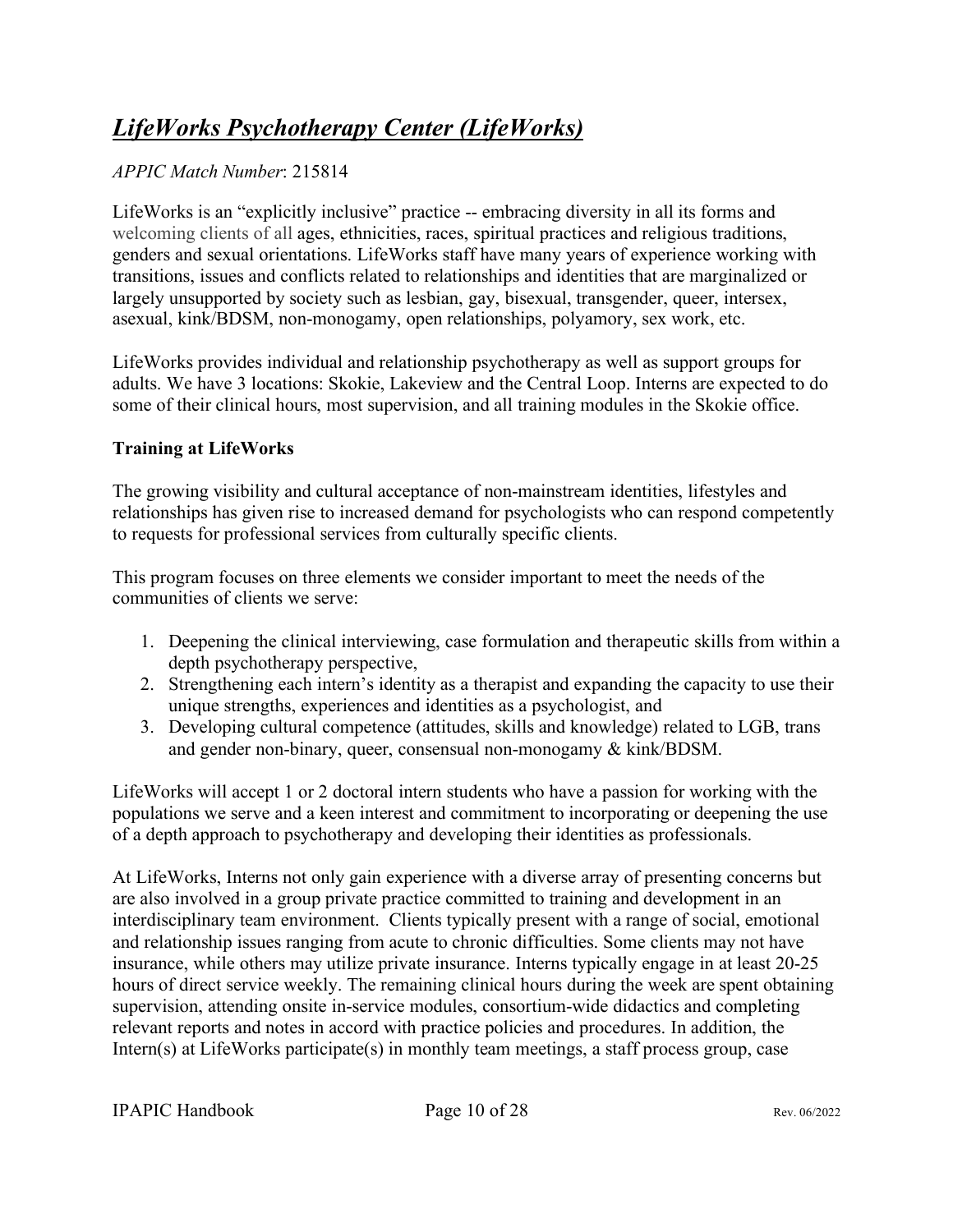consultations and at least one committee (Equity, Speakers' Bureau, or Happiness). Upon completion of the Internship experience, Interns will demonstrate competency in domains set forth by APA in treatment, case management and consultation.

The LifeWorks intern training program is lead, managed and overseen by licensed psychologist, Cindy Trawinski, Psy.D. Elizabeth Duke, Psy.D. is the Clinical Director overseeing requests for service, case assignments, evaluation of interns and supervision. In 2020-2021 Ariel K. Gaines, Psy.D. is currently a post-doctoral fellow who will be fully licensed in 2020 or sooner.

#### **LifeWorks Intern Benefits**

• **Stipend**

o \$28,000 per year \*Stipends are not based on clients' ability to pay.

- **Vacation**
	- o Interns are eligible for ten (10) paid vacation days during their Internship. Vacation time off must be scheduled at least one (1) month in advance and be approved by the Clinical Director. Vacation days may also be used one at a time.
- **Family Leave**
	- $\circ$  Interns may take up to three (3) days off for a death in the family. These days are not deducted from vacation days. Adjustments may be made on a case-by-case basis.
- **Holidays**
	- $\circ$  Interns will be eligible for the following holidays during their training: New Year's Day, Memorial Day, Independence Day, Labor Day, Thanksgiving, and Christmas Day. Due to clients being especially vulnerable during the holidays and needing additional support, we do not encourage Interns to schedule extended time off during these periods.

#### • **Sick Time**

 $\circ$  Interns are eligible for three (3) paid sick days during their Internship. Interns must notify the Clinical Director at least two (2) hours prior to their scheduled start time if calling in sick or unable to report to the site for other reasons. Should an illness continue for more than one (1) day, the Intern must notify the Clinical Director on each consecutive day of his/her absence.

#### • **Dissertation Work Time**

- $\circ$  Interns may incorporate up to five (5) hours per week to work on their dissertations.
- **Conference Time**
	- $\circ$  Interns may request up to two (2) days off to attend a non-IPAPIC sponsored training. Interns are required to schedule the time off with supervisors at least a month in advance.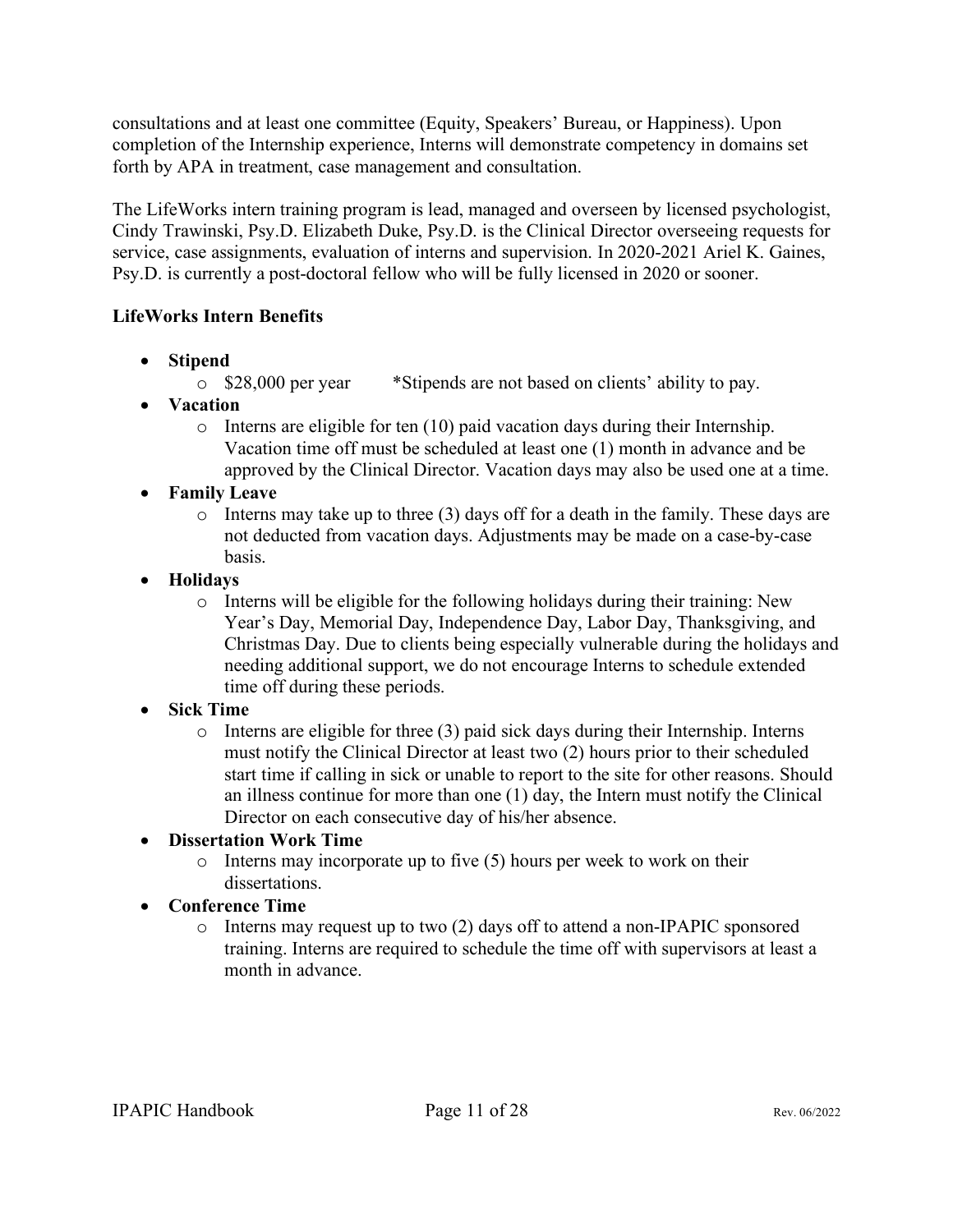# *Psychological Consultations (PC)*

#### *APPIC Match Number:* 215811

Psychological Consultations is a private group practice located in the Lakeview area of Chicago, Illinois. Interns at PC provide psychological services to diverse populations, most especially Lesbian, Gay, Bisexual, Transgender, and Questioning (LGBTQ) clients. Other areas of practice at PC include individual, family, couples, and group therapy, as well as cooperative treatment of HIV/AIDS-impacted persons. Services conducted at PC include therapy, assessment, groups, and consulting. PC also offers neuropsychological assessment and rehabilitation assessment for the state of Illinois. PC is a relational site with an emphasis on process and professional growth.

At Psychological Consultations (PC), Dr. Gregory Sarlo maintains overall responsibility for Intern training experiences. Dr. Sarlo is an active Licensed Clinical Psychologist in Illinois. He is the Clinical Director of PC and oversees all functions of the clinical practice, including referrals, case assignments, assessment, treatment, as well as evaluation of Interns.

PC's staff consists of two Illinois Licensed Psychologists and several assessment and therapy externs. Staff members carry clinical responsibility for the cases being supervised and provide supervision. Drs. Sarlo and Brewer provide at least two hours per week of regularly scheduled individual supervision. Supervision is provided with the specific purpose of addressing and evaluating psychological services rendered directly by the Intern.

#### **Training at PC**

At PC, Interns not only gain experience with a diverse array of presenting concerns but are also involved in learning the nature of running a group private practice. Clients' typical diagnostic presentations vary from acute to chronic difficulties. Some clients may not have insurance, while others may utilize private insurance. In addition, the Intern at PC acts as the Administrative Intern for IPAPIC and is involved with organizing Consortium-wide didactics, authoring and editing training materials for both the externship and Internship application processes, and engaging in other Consortium-related activities. Interns are also given the opportunity to provide direct weekly clinical and administrative peer supervision for 4-7 diagnostic and therapy externs training at PC. Interns typically engage in at least 15-20 hours of direct service weekly. The remaining clinical hours during the week are spent in providing and obtaining supervision, research, assessment administration, scoring, and report writing. At the completion of the Internship experience, Interns will demonstrate competency in domains set forth by APA in treatment, assessment, group work, case management, and consultation. Through PC's excellence in training, the ideal at the end of the Internship year is to attempt to produce the best possible readiness for professional practice as a doctoral level psychologist candidate.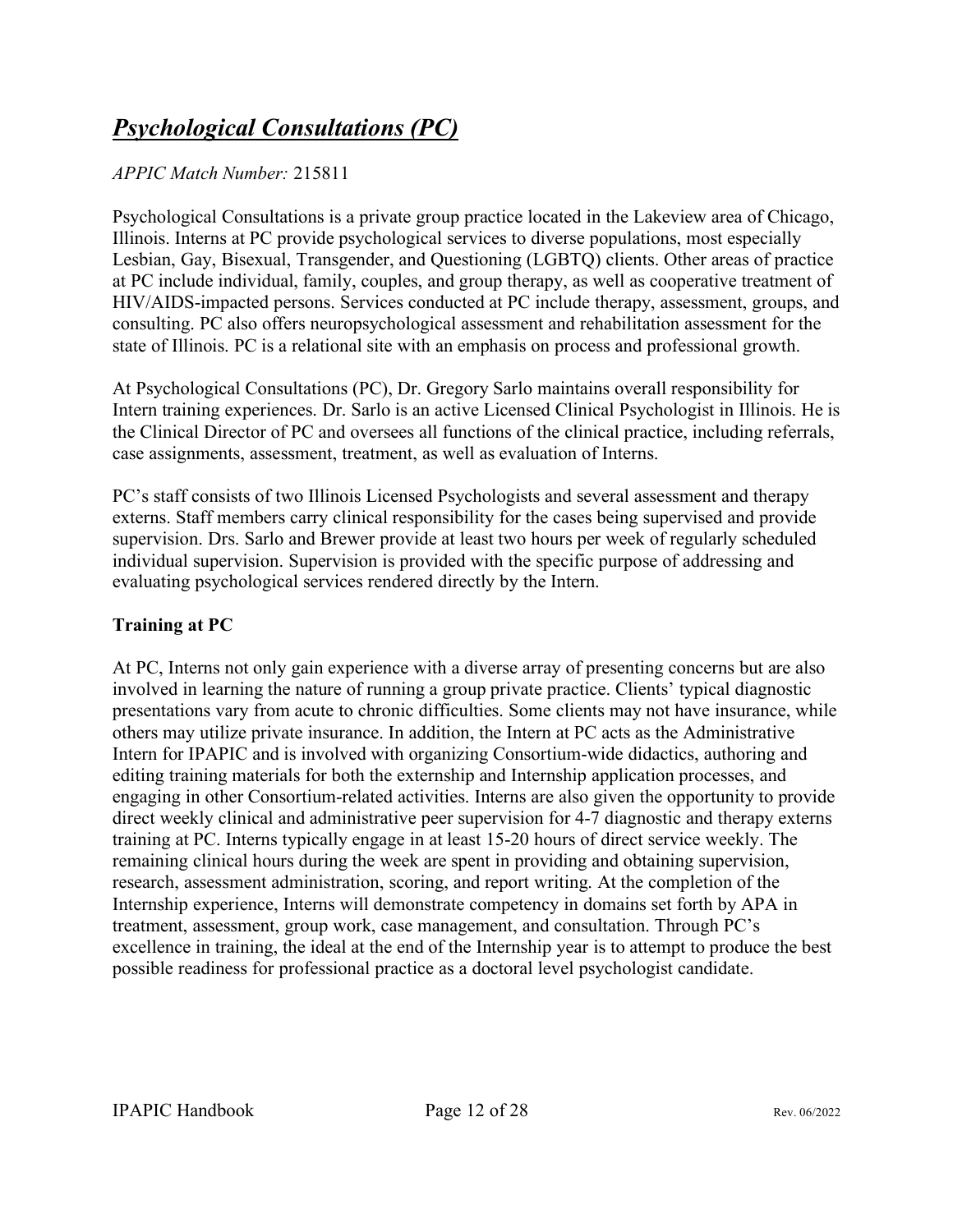#### **PC Intern Benefits**

- **Stipend**
	- o **\$**28,000 per year \*Stipends are not based on clients' ability to pay.
- **Vacation**
	- o Interns are eligible for ten (10) paid vacation days during their Internship. Vacation time off must be scheduled at least one (1) month in advance and be approved by the Clinical Director. Vacation days may also be used one at a time.
- **Family Leave**
	- o Interns may take up to three (3) days off for a death in the family. These days are not deducted from vacation days. Adjustments are made on a case-by-case basis.
- **Holidays**
	- o Interns will be eligible for the following holidays during their training: New Year's Day, Memorial Day, Independence Day, Labor Day, Thanksgiving, and Christmas Day. Due to patients being especially vulnerable during the holidays and needing additional support, we do not encourage Interns to schedule extended time off during these periods.
- **Sick Time**
	- o Interns are eligible for three (3) paid sick days during their Internship. Interns must notify the Clinical Director at least two (2) hours prior to their scheduled start time if calling in sick or unable to report to the site for other reasons. Should an illness continue for more than one (1) day, the Intern must notify the Clinical Director on each consecutive day of his/her absence.
- **Dissertation Work Time**
	- o Interns may incorporate up to five (5) hours per week to work on their dissertations.
- **Conference Time**
	- o Interns may request up to two (2) days off to attend a non-IPAPIC sponsored training. Interns are required to schedule the time off with supervisors at least a month in advance.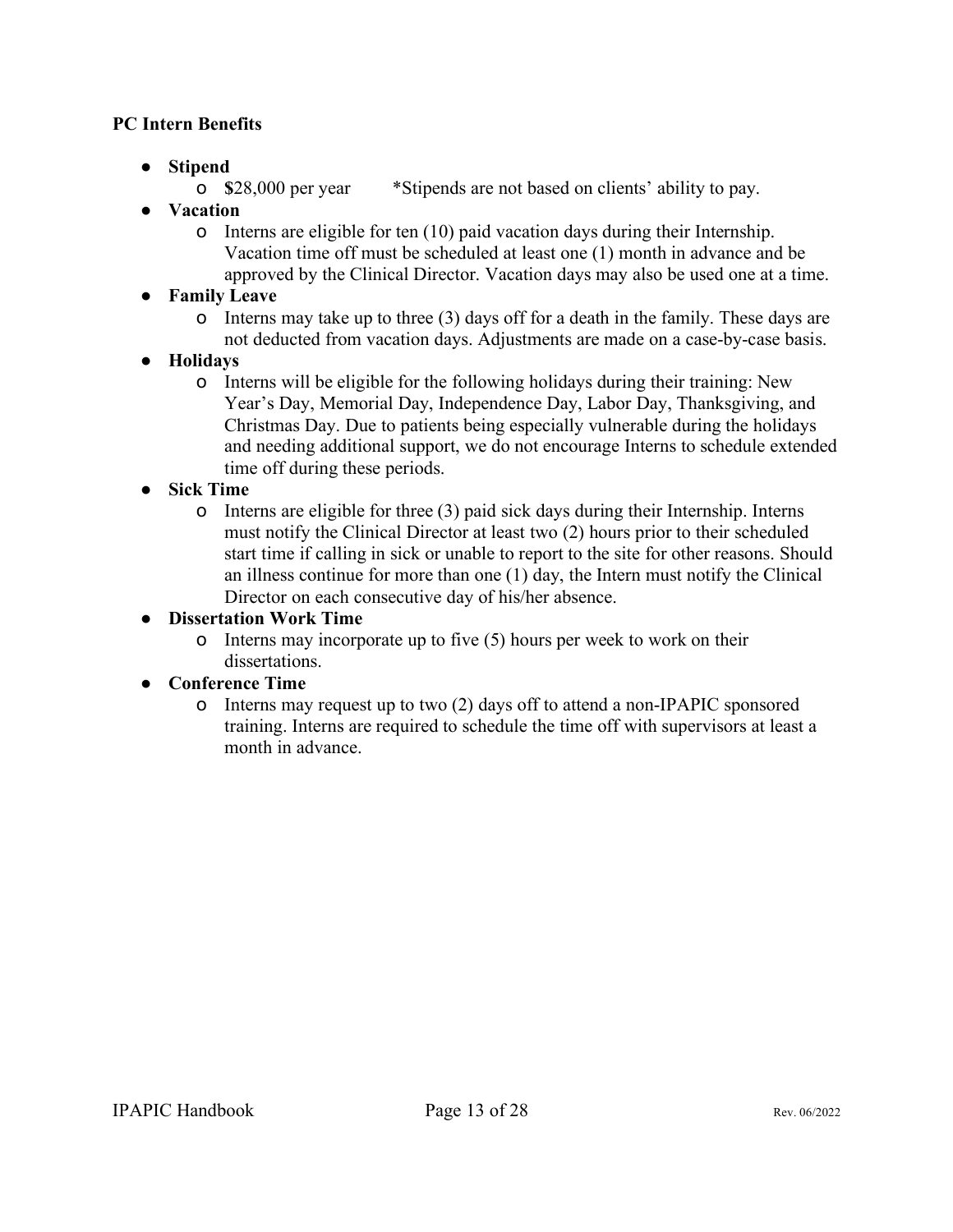#### **TRAINING SCHEDULE**

Didactic trainings are presented weekly for at least 2 hours to all IPAPIC Interns. Many training opportunities are offered over the course of the training experience; some are mandatory and many more are optional depending on your interest area. Approval must be received from your supervisor prior to attending any outside or non-mandatory training, when it conflicts with your training or clinical schedule. Trainings include seminars, case presentations, group supervision, and grand rounds. The following schedule represents the scheduled didactic trainings offered routinely during the training year. Regardless of which site an Intern is matched, Interns may attend trainings at other consortium sites, schedule permitting. In fact, each Friday all Interns attend an IPAPIC Consortium-Wide Didactic. Various IPAPIC training tracks routinely offer additional seminars, which are available at no cost to all IPAPIC Interns.

Listed on the following pages is the tentative consortium training schedule. Intern training is shared across sites to offer a breadth of training. Interns attend the weekly consortium didactic/seminar, as well as any track specific didactics required at their site. Interns are required to attend weekly didactics with the consortium Intern cohort. Supervisor availability may lead to scheduling adjustments.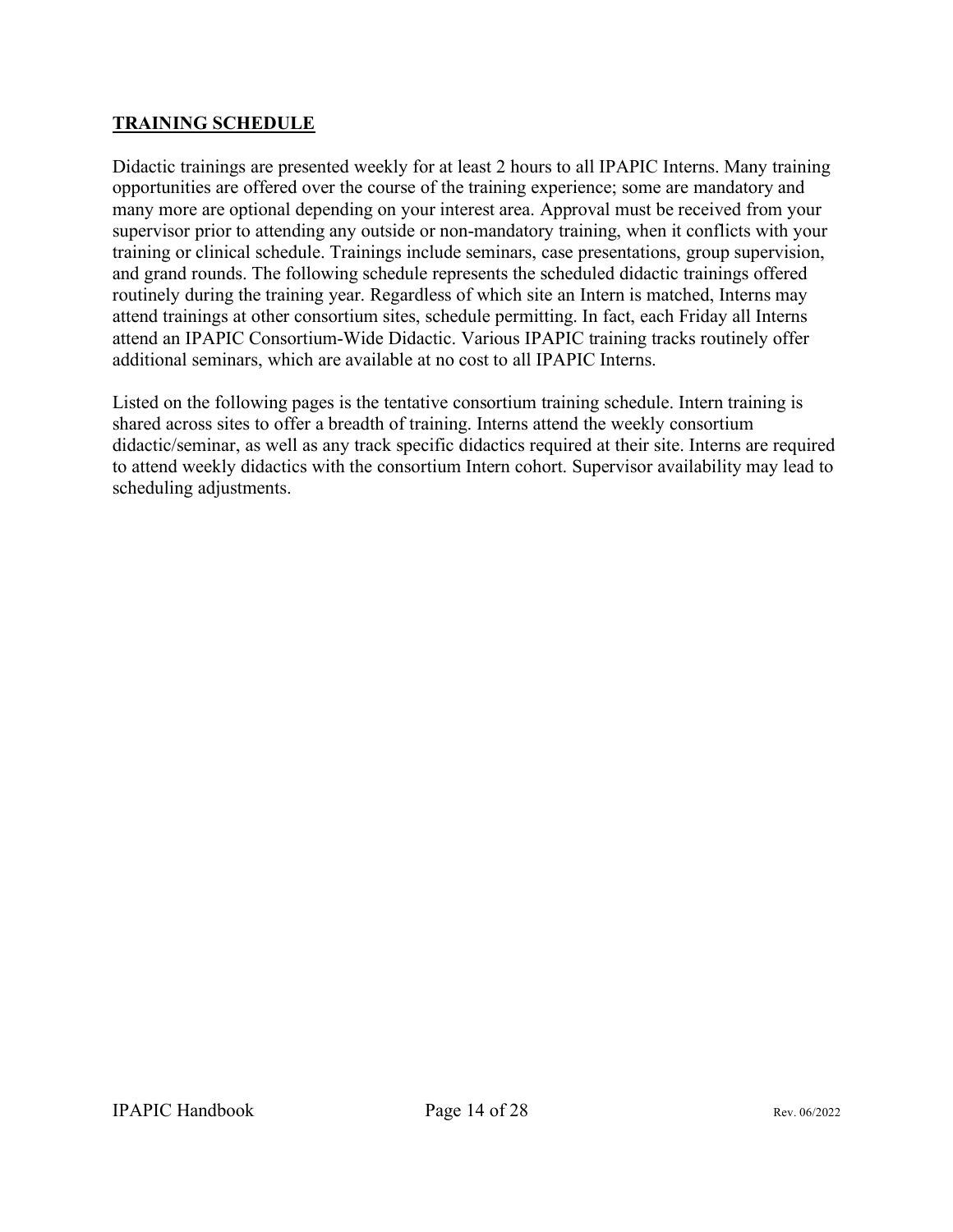#### 2022-2023 Didactic Training Schedule *Didactics will take place weekly via Zoom, unless otherwise specified. Friday 9:00-11:00 didactic training, followed by 11:00-12:00 peer supervision.*

| Date                 | Name of Training                                                                                    | Presenter                                     |
|----------------------|-----------------------------------------------------------------------------------------------------|-----------------------------------------------|
|                      |                                                                                                     | Patricia Ann Pimental,                        |
|                      |                                                                                                     | Psy.D, ABN, AAPM,<br><b>FACPN</b>             |
| 07/01/22<br>07/08/22 | Pain Management: Diagnosis & Treatment<br>Evaluation of Client Progress and Treatment Effectiveness |                                               |
| 07/15/22             | The Psychotherapeutic Frame                                                                         | Fahad Khan, Psy.D.<br>Cindy Trawinski, Psy.D. |
|                      |                                                                                                     |                                               |
| 07/22/22             | <b>Utilizing Supervision</b>                                                                        | Daniel Brewer, Psy.D.                         |
|                      | HIV 101: Treatment implications for working with HIV                                                |                                               |
| 07/29/22             | positive clients                                                                                    | Gregory Sarlo, Psy.D.                         |
| 08/05/22             | Rorschach Part I                                                                                    | Gregory Sarlo, Psy.D.                         |
| 08/12/22             | Disability and Intersectionality: Embracing Inclusive Policy and<br>Practice                        | Erin M Liebich, Psy.D.                        |
| 08/19/22             | Working on Therapist BIas - An Experiential Approach                                                | Cindy Trawinski, Psy.D.                       |
| 08/26/22             | LGBTQIA 101: Working with LGBTQIA Clients                                                           | Daniel Brewer, Psy.D.                         |
| 09/02/22             | <b>TBA</b>                                                                                          |                                               |
| 09/09/22             | Eating disorder conceptualization and treatment                                                     | Abby Brown, Psy.D.                            |
| 09/16/22             | <b>Effectively Working with Muslim Clients</b>                                                      | Fahad Khan, Psy.D.                            |
| 09/23/22             | Treating Suicidal Ideation in Therapy                                                               | Erin M Liebich, Psy.D.                        |
| 09/30/22             | WAIS, A Different Perspective                                                                       | Gregory Sarlo, Psy.D.                         |
|                      |                                                                                                     | Elizabeth Duke, Psy.D. &                      |
| 10/07/22             | Immigration & Attachment                                                                            | Hayat Nadar Psy.D.                            |
|                      |                                                                                                     | Cindy Trawinski, Psy.D. &                     |
| 10/14/22             | Attachment Theory in Psychotherapy                                                                  | Ariel K. Gaines, Psy.D.                       |
| 10/21/22             | Early Contributions of Arabs to Psychology: The Forgotten<br><b>History</b>                         | Fahad Khan, Psy.D.                            |
|                      |                                                                                                     | Cindy Trawinski, Psy.D. &                     |
| 10/28/22             | <b>Executive Functioning in Clinical Work</b>                                                       | Ariel K. Gaines, Psy.D.                       |
| 11/04/22             | Autism Spectrum Disorder: Assessment & Treatment                                                    | Erin M Liebich, Psy.D.                        |
| 11/11/22             | <b>Interns Attend IPA Convention</b>                                                                |                                               |
| 11/18/22             | Mind-Body-Spirit in Practice                                                                        | Fahad Khan, Psy.D.                            |
| 11/25/22             | Thanksgiving Holiday Weekend                                                                        |                                               |
|                      | Therapeutic Considerations When Working with Same-Sex                                               |                                               |
| 12/02/22             | Couples                                                                                             | Daniel Brewer, Psy.D.                         |
|                      |                                                                                                     | Elizabeth Duke, Psy.D. &                      |
| 12/9/22              | Clinical Work with Trans and Gender Expansive Clients Part I                                        | Ariel K. Gaines, Psy.D.                       |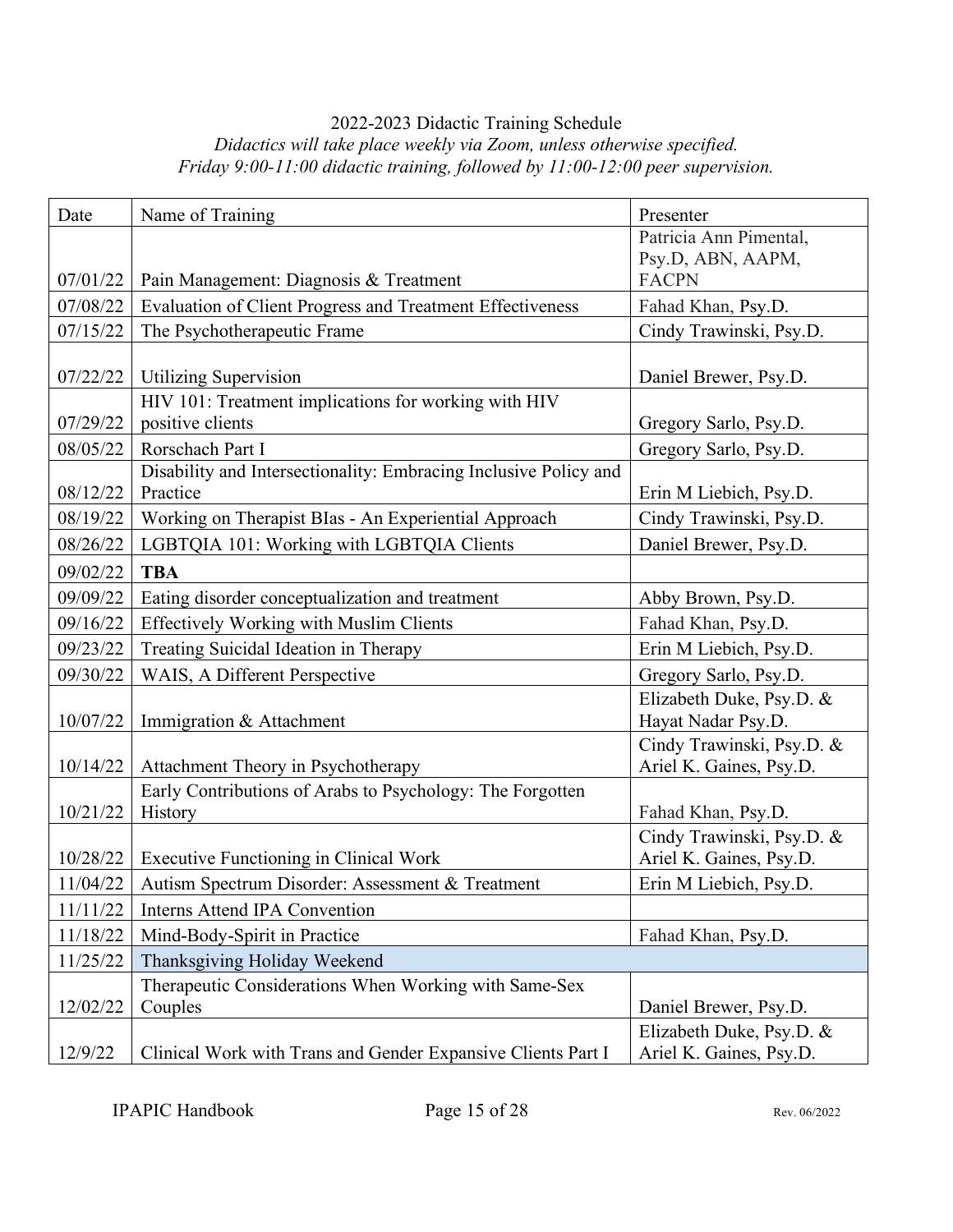|          |                                                                                     | Elizabeth Duke, Psy.D. &                       |  |  |
|----------|-------------------------------------------------------------------------------------|------------------------------------------------|--|--|
| 12/16/22 | Clinical Work with Trans and Gender Expansive Clients Part II                       | Ariel K. Gaines, Psy.D.                        |  |  |
| 12/23/22 | <b>Christmas Eve Holiday</b>                                                        |                                                |  |  |
| 12/30/22 | New Year's Eve Holiday                                                              |                                                |  |  |
| 01/06/23 | Sandplay Therapy                                                                    | Erin M Liebich, Psy.D.                         |  |  |
| 01/13/23 | Dream Work within Spiritually Integrated Therapy                                    | Fahad Khan, Psy.D.                             |  |  |
| 01/20/23 | <b>Starting A Private Practice</b>                                                  | Erin M Liebich, Psy.D.                         |  |  |
| 01/27/23 | Introduction to Traditional Islamically Integrated<br>Psychotherapy Model           | Fahad Khan, Psy.D.                             |  |  |
| 02/03/23 | Introduction to ACT                                                                 | Erin M Liebich, Psy.D.                         |  |  |
| 02/10/23 | <b>TBA</b>                                                                          |                                                |  |  |
| 02/17/23 | Clinical Work with Consensually Non-Monogamous Clients<br>Part I                    | Elizabeth Duke, Psy.D.                         |  |  |
| 02/24/23 | Clinical Work with Consensually Non-Monogamous Clients<br>Part II                   | Elizabeth Duke, Psy.D.                         |  |  |
| 03/03/23 | Mental Illness and Islamic Law: Cultural Implications on<br><b>Muslim Americans</b> | Fahad Khan, Psy.D.                             |  |  |
| 03/10/23 | Ethical Issues: A Decision-Making Model                                             | Gregory Sarlo, Psy.D.                          |  |  |
| 03/17/23 | Projective Integration and Cognitive Instruments: Rorschach<br>Part II              | Gregory Sarlo, Psy.D.                          |  |  |
|          | The Spiritual Manifestations of Psychological Conditions:                           |                                                |  |  |
| 03/24/23 | Trauma                                                                              | Fahad Khan, Psy.D.                             |  |  |
| 03/31/23 | Licensing & Board Certification                                                     | Erin M Liebich, Psy.D.                         |  |  |
| 04/07/23 | Spring Break/Good Friday                                                            |                                                |  |  |
| 04/14/23 | Unrecognized Trauma in Therapy & Supervision                                        | Elizabeth Duke, Psy.D. &<br>Hayat Nadar Psy.D. |  |  |
| 04/21/23 | Working Ethically in Small Communities                                              | Elizabeth Duke, Psy.D.                         |  |  |
| 04/28/23 | Collaborative Psychological Assessment                                              | Erin M Liebich, Psy.D.                         |  |  |
| 05/05/23 | Becoming Tech Savvy Psychologists                                                   | Fahad Khan, Psy.D.                             |  |  |
| 05/12/23 | Drug Use and Sexual Addiction Issues with Gay Men                                   | Daniel Brewer, Psy.D.                          |  |  |
| 05/19/23 | Disability Justice $&$ Intersectionality                                            | Erin M Liebich, Psy.D.                         |  |  |
| 05/26/23 | <b>TBA</b>                                                                          |                                                |  |  |
| 06/02/23 | Living with Chronic Illness: The Trauma of Organ Transplant                         | Blaine Lesnik, Psy.D.                          |  |  |
| 06/09/23 | Saying Goodbye: Addressing Clinical Termination                                     | Daniel Brewer, Psy.D.                          |  |  |
| 06/16/23 | Working with Couples: Interventions & Techniques Using EFT                          | Erin M Liebich, Psy.D.                         |  |  |
| 06/23/23 | <b>TBA</b>                                                                          |                                                |  |  |
| 06/30/23 | FINAL Intern Didactic Process Group                                                 | Brewer, Psy.D. & Sarlo,<br>Psy.D.              |  |  |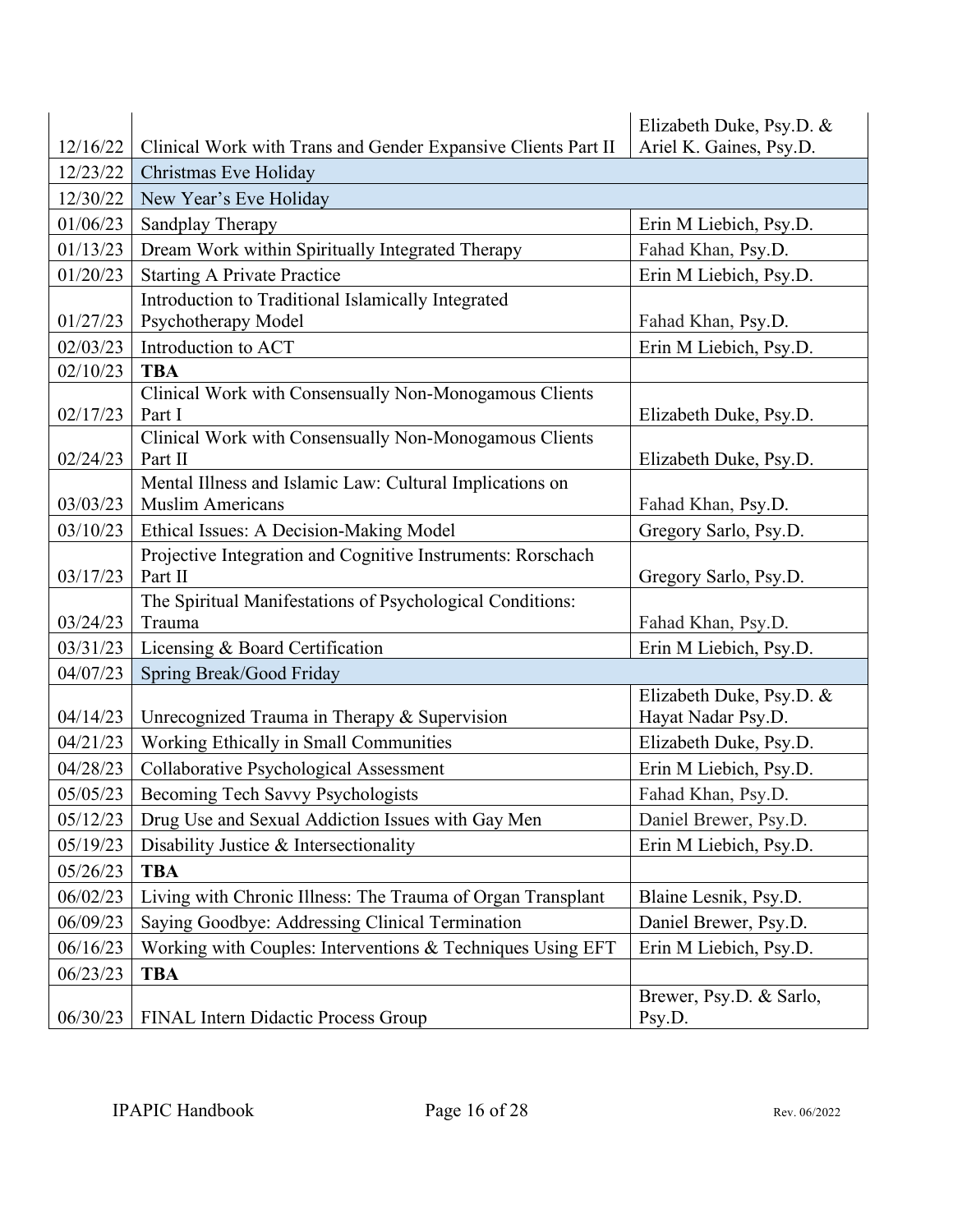#### **DISCIPLINARY AND GRIEVANCE PROCEDURES**

#### *Due Process Guidelines*

Due process ensures that disciplinary decisions about Interns are not arbitrary or personally based. Due process guidelines include:

- 1. During the orientation period, Interns are presented in writing the IPAPIC expectations related to professional functioning. These expectations are discussed in both group and individual settings.
- 2. During the orientation period, the Illinois Psychological Association Psychology Internship Consortium Handbook is provided to all Interns and reviewed.
- 3. Interns meet at regularly scheduled intervals with their supervisor and with the Director of Training.
- 4. IPAPIC will use input from multiple professional sources when making decisions or recommendations regarding the Intern's performance.

The basic meaning of Due Process is to inform and to provide a framework to respond, act, or dispute. When a matter cannot be resolved informally, the grievance procedure is used.

#### *Due Process in Action*

The IPAPIC Due Process in all tracks (training sites) involves the three key elements including: Notice to the Intern, a Hearing before the IPAPIC Board, and the ability to file an Appeal.

- **Notice** The Intern will be notified of problematic behavior by their membership site supervisor; problematic behavior will be clearly identified to the Intern; and the membership site will indicate both verbally and in writing how the problem(s) is being addressed.
- **Hearing** The primary site supervisor will meet with the Intern and review the problematic behavior both verbally and in writing. The Intern may request a hearing before the IPAPIC Clinical Training Director, where the Intern has an opportunity to respond to the concerns.
- **Appeal** The Intern also has an opportunity to appeal the actions taken by the IPAPIC Clinical Training Director regarding the identified problematic behavior. The full IPAPIC Board of Directors will review the appeal.

In cases of severe violations of the APA Code of Ethics, imminent physical or psychological harm to a client is a major factor, or the Intern is unable to complete the full required training experience due to physical, mental or emotional illness, either administrative leave or dismissal will be invoked immediately.

#### *See Appendix A—RECORD OF PROBLEMATIC BEHAVIOR*

Problematic Behavior is defined broadly as an interference in professional functioning, which is reflected in one or more of the following ways: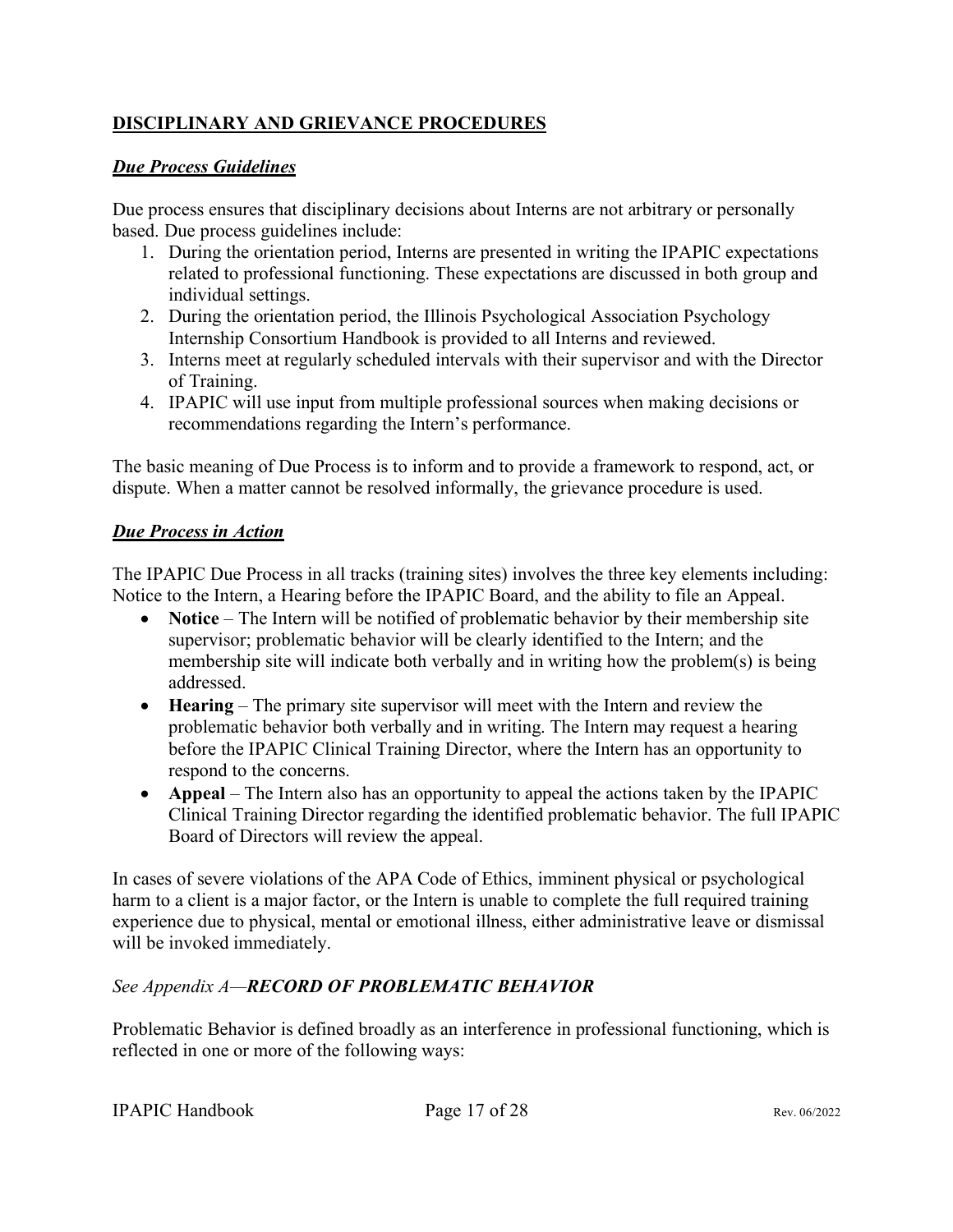- 1. An inability and/or unwillingness to acquire and integrate professional standards into one's repertoire of professional behavior;
- 2. An inability to acquire professional skills in order to reach an acceptable level of competency dictated by APA for this level of training; and/or
- 3. An inability to control personal stress, strong emotional reactions, and/or psychological dysfunction, which interfere with professional functioning.

Professional standards and behaviors include, but are not limited to, the following:

- 1. Reporting to the Internship on time
- 2. Completing all assignments in a timely and satisfactory manner
- 3. Establishing an acceptable attendance pattern
- 4. Being courteous and respectful to clients, families, physicians, visitors, supervisors, externs, and each other
- 5. Adhering to dress code
- 6. Being alert and functioning at peak efficiency
- 7. Not removing IPAPIC, client, or employee property
- 8. Not being under the influence of alcohol or drugs while on duty
- 9. Not being insubordinate

It is a professional judgment as to when a Intern's behavior becomes problematic rather than that of concern. Interns may exhibit behaviors, attitudes, or characteristics that, while of concern and requiring remediation, are not unexpected or excessive for professionals in training. Problems typically become identified as impairments when they include one or more of the following characteristics:

- 1. The Intern does not acknowledge, understand, or address the problem when it is identified;
- 2. The problem is not merely a reflection of a skill deficit, which can be rectified by academic or didactic training;
- 3. The quality of services delivered by the Intern is sufficiently and negatively affected;
- 4. The problem is not restricted to one area of professional functioning;
- 5. A disproportionate amount of attention by training personnel is required; and/or
- 6. The Intern's behavior does not change as a function of feedback, remediation efforts, and/or time.

It is important to have meaningful ways to address problematic behavior once it has been identified. In implementing remediation or sanction interventions, the training staff is mindful, and so, balances the needs of the impaired or problematic Intern, the clients involved, members of the training group, the training staff, and other agency personnel.

#### *See Appendix B—DEFINITIONS OF REMEDIATION*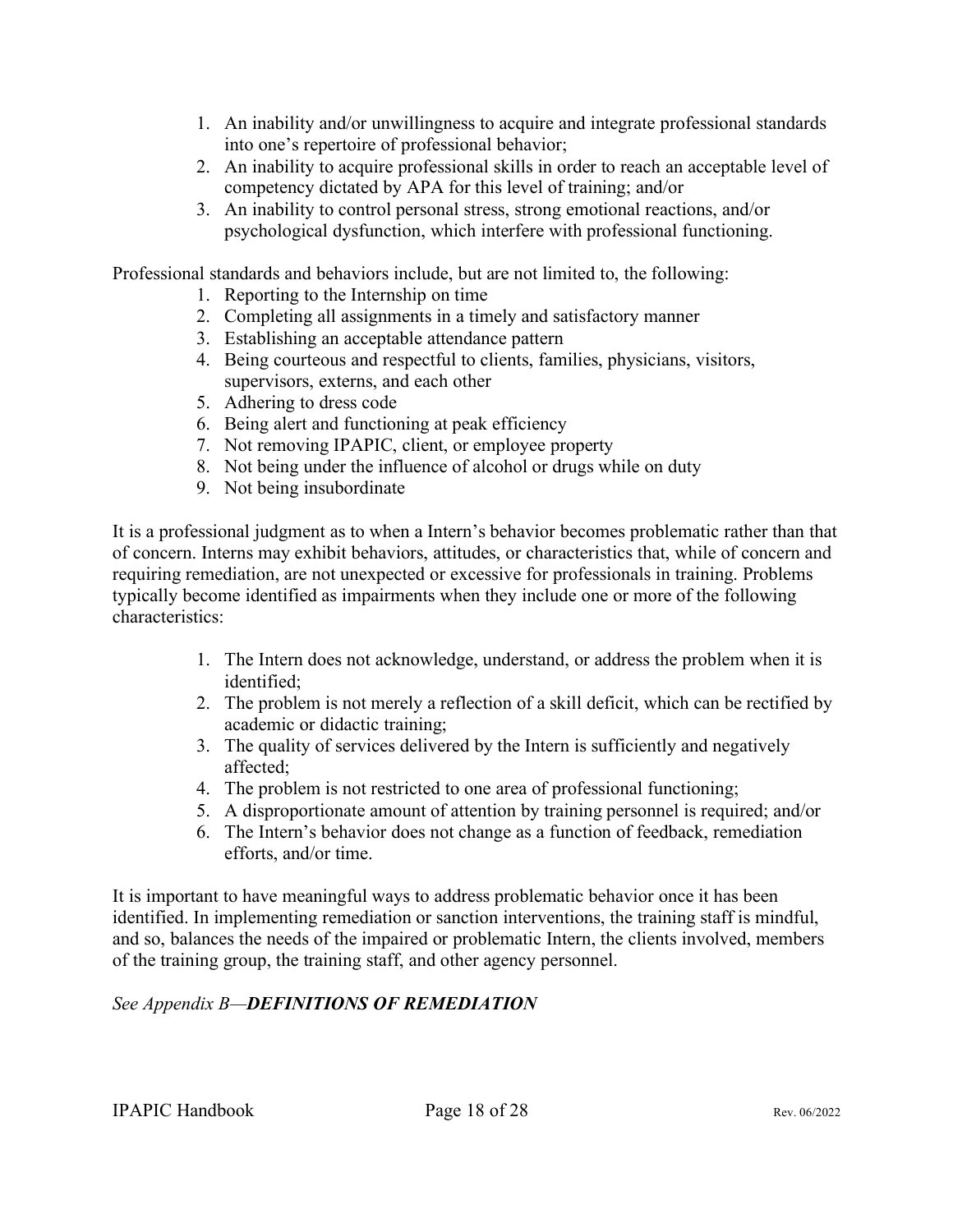#### *Procedures for Responding to Inadequate Performance by an Intern*

If an Intern receives a "Significant Development Needed" rating from any of the evaluation sources in any of the major categories on the *Illinois Psychological Association Psychology Internship Consortium Intern Evaluation*, or if a staff member has concerns about a Intern's behavior (ethical or legal violations, professional incompetence, etc.), the following procedures will be initiated:

- 1. The staff member will consult with the Consortium Training Director to determine if there is reason to proceed and/or if the behavior in question is being rectified.
- 2. If the staff member who brings the concern to the Director is not the Intern's primary supervisor, the Director will discuss the concern with the Intern's primary supervisor.
- 3. If the Director and primary supervisor determine that the alleged behavior in the complaint, if proven, would constitute a serious violation, the Director will inform the staff member who initially brought the compliant.
- 4. Whenever a decision has been made by the Director about an Intern's training program or status within IPAPIC, the Director will inform the Intern in writing and will meet with the Intern to review the decision. This meeting may include the Intern's primary supervisor. If the Intern accepts the decision, any formal action taken by the Director may be communicated in writing to the Intern's academic department. This notification indicates the nature of the concern and the specific alternatives implemented to address the concern.
- 5. The Intern may choose to accept the conditions or may choose to challenge the action. The procedures for challenging the action are presented in the grievance procedure.

#### *Grievance Procedure*

There are two situations in which grievance procedures can be initiated.

- 1. In the event that the Intern encounters any difficulties or problems (e.g. poor supervision, unavailability of supervisor, evaluations perceived as unfair, workload issues, personality clashes, other staff conflict) during his/her training experiences, the Intern can:
	- a. Discuss the issue with the staff member(s) involved
	- b. If the issue cannot be resolved informally, the Intern should discuss the concern with the Consortium Training Director or another member of the management team.
	- c. If the Director or member of the management team cannot resolve the issue, the Intern can formally challenge any action or decision taken by management, the supervisor, or any member of the training staff by following the below procedure:
		- i. The Intern should file a formal complaint, in writing with all supporting documents to the Director. If the Intern is challenging a formal evaluation, the Intern must do so within five (5) days of receipt of the evaluation.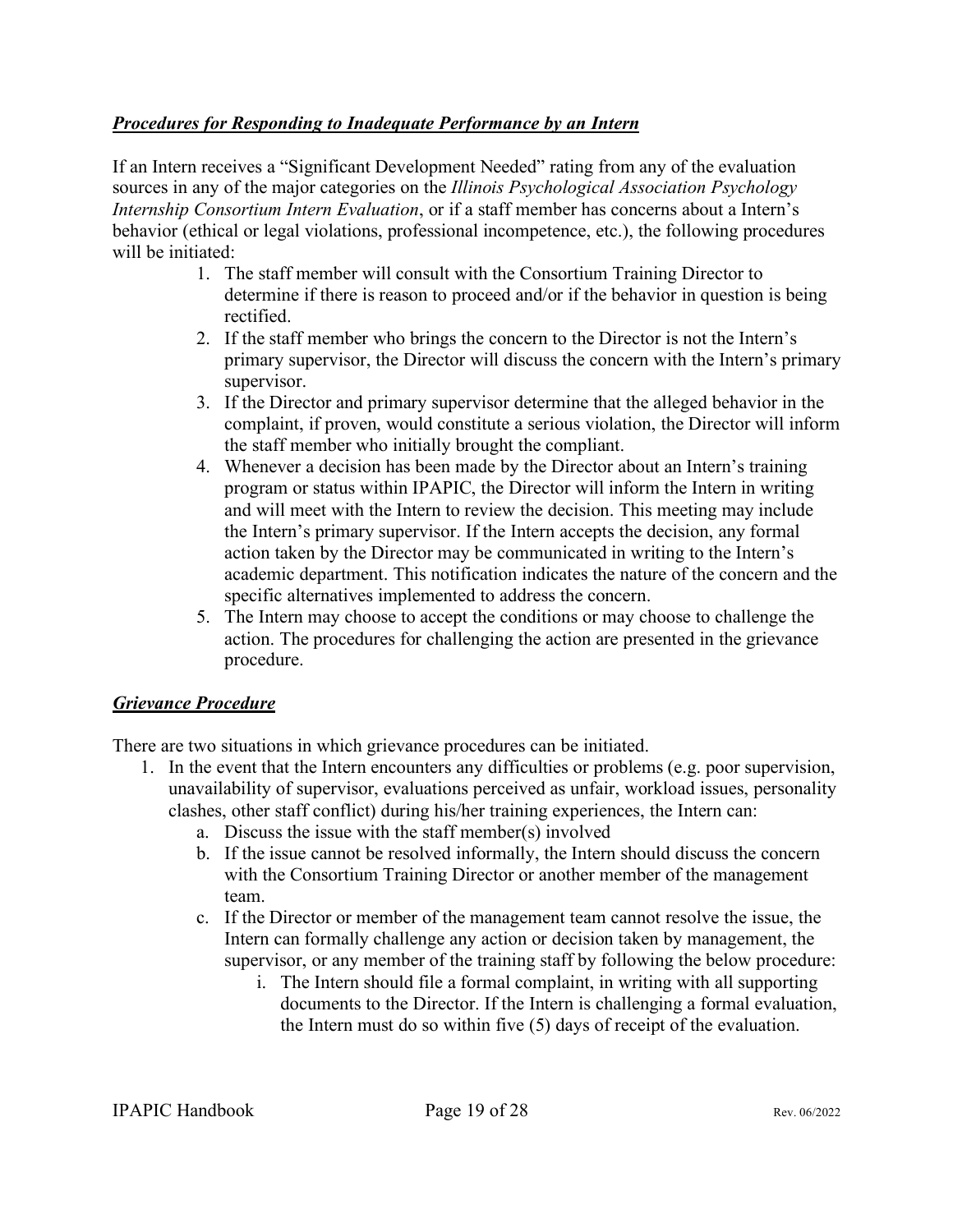- ii. Within three (3) days of a formal complaint, the Director will consult and implement the IPAPIC Board Review Panel procedures described below.
- 2. If a training staff member has a special concern about an Intern, the staff members should:
	- a. Discuss the issue with the Intern(s) involved
	- b. Consult with the Director
	- c. If the issue is not resolved informally, the staff member may seek resolution of the concern by written request, with all supporting documents to the Director who will then review the situation. When this occurs, the Director will:
		- i. Within three (3) days of a formal complaint, implement the IPAPIC Board Review Panel Procedure described below.

#### *Review Panel Procedure and Process*

- 1. When needed, the Director will convene a review panel of IPAPIC Board members. The panel will consist of three staff members selected by the Director with recommendations from the Intern involved in the dispute. The Intern has the right to hear all facts with the opportunity to dispute or explain the behavior of concern.
- 2. Within five workdays, a hearing will be conducted in which the challenge is heard and relevant material is presented. Within three workdays of the completion of the reviews, the Review Panel will submit a written report to the Director, including any recommendations for further action. Recommendations made by the IPAPIC Board Review Panel will be made by majority vote.
- 3. Within three (3) workdays of receipt of the recommendations, the Director will either accept or reject the IPAPIC Board Review Panel's recommendations. If the recommendations are rejected due to an incomplete or inadequate evaluation of the dispute, the Director may refer the matter back to the IPAPIC Board Review Panel for further deliberation and revised recommendations or may make a final decision.
- 4. If referred back to the panel, they will report back to the Director within five (5) workdays of the receipt of the request for further deliberation. The Director will make a final decision regarding what action is to be taken.
- 5. The Director will then inform the Intern, staff members involved, and, if necessary, members of the training staff of the decision as well as any action to be taken.

### **CODE OF CONDUCT**

All Interns are required to conduct themselves in accordance with the APA Code of Ethics, Illinois Mental Health Code, Illinois Confidentiality Act, and HIPAA.

Interns may not engage in non-professional relationships with clients during treatment or for a period of two years following discharge. Non-professional behavior consists of any of the following:

- o Dating clients or members of their immediate family
- o Physical intimacy

IPAPIC Handbook Page 20 of 28 Rev. 06/2022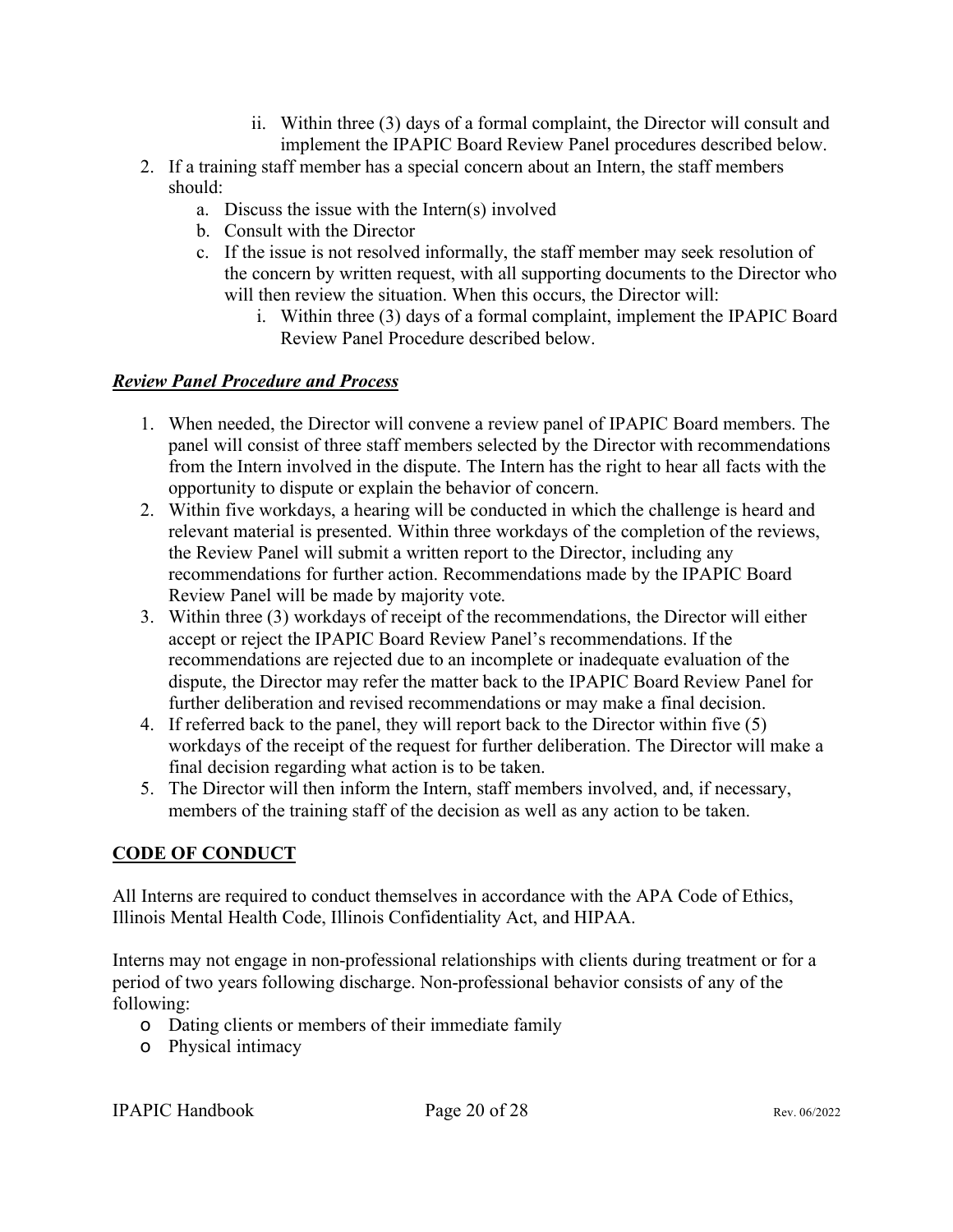- o Gambling
- o Obtaining alcohol, drugs, or other contraband for the benefit of the client
- o Accepting gratuities or soliciting
- o Assuming responsibilities for client on a pass
- o Entertaining a client in one's home
- o Visiting a client in their home for anything other than facility business/treatment
- o Sharing privileged information about the client

IPAPIC has affiliations with agencies outside of the consortium, and it is vital that all Intern relationships and interactions with personnel of IPAPIC affiliates be strictly professional in nature. With regard to interactions with affiliate personnel or members of their immediate family, Interns are prohibited from:

- o Engaging in a personal relationship or physical intimacy
- o Participating in gambling or any illegal activity
- o Obtaining or consuming alcohol, drugs, or other contraband
- o Accepting gratuities
- o Soliciting or conducting other business during training hours
- o Entertaining affiliate staff members in one's home

#### **DRESS CODE**

It is the expectation and requirement of IPAPIC that all Interns dress in a professional, businesslike manner. Interns not in proper attire will be counseled and may be asked to return home to change clothing. The following is not considered appropriate attire: Clinging slacks, Clinging skirts or dresses, Skirts or dresses higher than two inches above knee, Low cut tops, Sleeveless tops, T-shirts, Transparent clothing, Visible underwear, Jeans with holes (only allowed on Fridays unless otherwise designated), Athletic wear (i.e., jogging pants, sports T-shirts), Stiletto heels (1" is the maximum height allowed for heels), Open-toed sandals or shoes, Unclean sneakers, Visible Tattoos.

#### **GUIDELINES TO TELESUPERVISION**

#### *Definitions:*

**Telesupervision** is clinical supervision of psychological services through a synchronous audio and/or video format where the supervisor is not in the same physical facility as the Intern (AKA Remote supervision via "Skype," "FaceTime," Phone, etc).

**In-Person Supervision** is clinical supervision of psychological services where the supervisor is physically in the same room as the Intern.

Policy on Telesupervision:

Explicit rationale for using Telesupervision:

• IPAPIC strongly believes in the benefits of in-person supervision and therefore will utilize "Telesupervision" in a very minimal fashion. In accordance with APA guidelines,

IPAPIC Handbook Page 21 of 28 Rev. 06/2022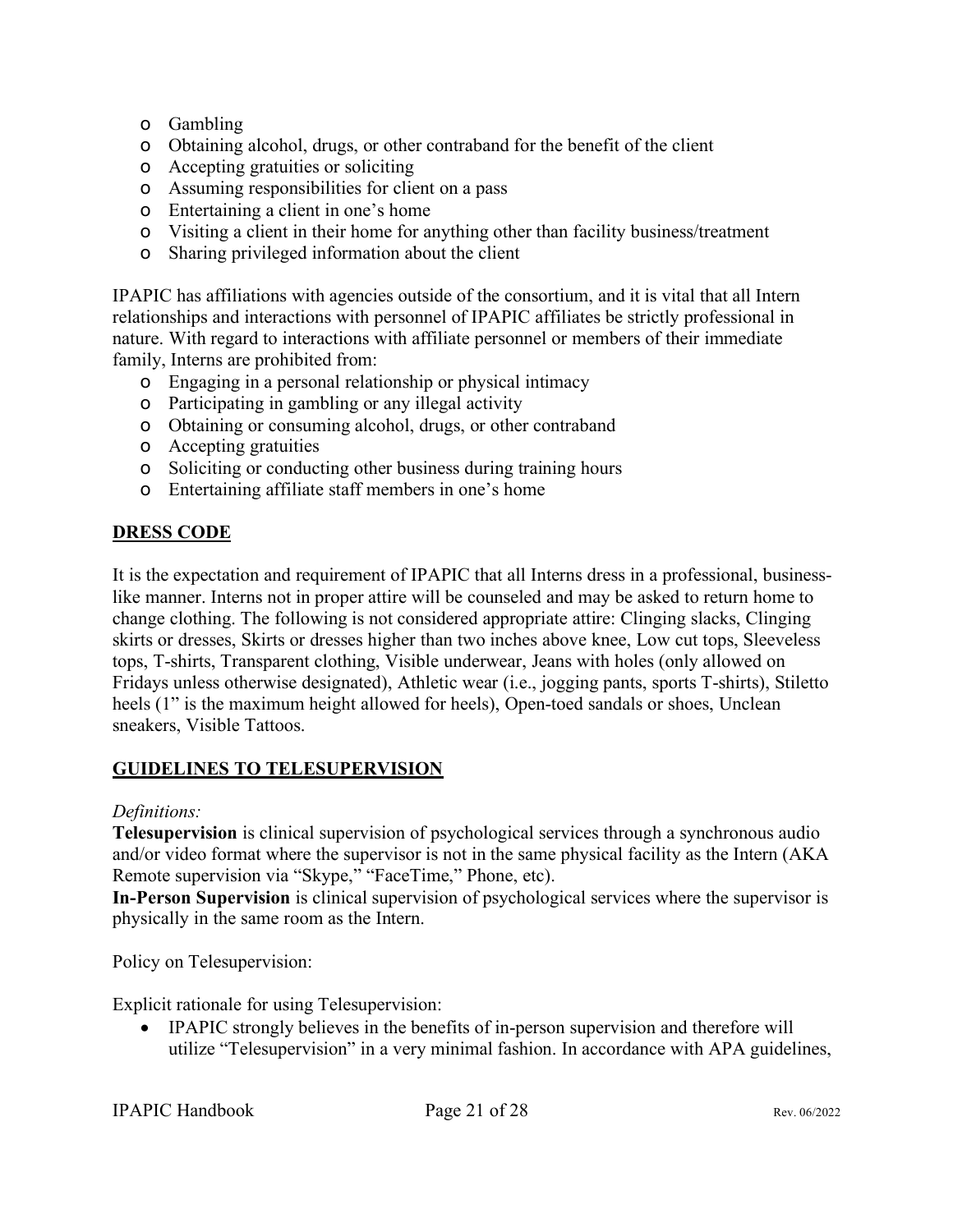because IPAPIC may – on rare occasion – utilize Telesupervision, we have adopted this formal policy designed to address its utilization. Telesupervision will be utilized only when plans for in-person supervision are not possible or would present significant challenges to either the supervisor or Intern (such as when a supervisor is off-site) or if Telesupervision would prevent missing a single weekly in-person individual supervision. We also wish to distinguish Telesupervision from routine phone consultation with supervisors, which should be ongoing. By Telesupervision, we are referring to utilizing remote supervision in place of an in-person, scheduled, clinical hour, and formal supervision period.

How Telesupervision is consistent with the overall model and philosophy of training:

• IPAPIC is dedicated to providing superior quality and quantity supervision to all Interns. Two hours per week of regularly scheduled individual supervision is provided to Interns by doctoral-level Licensed Psychologists. Weekly supervisions are centered on their provision of clinical and administrative services. In addition, Interns are required to attend all training requirements, which may include weekly group supervisions, staff meetings, and professional development seminars/didactics. Supervision is provided with the specific purpose of addressing and evaluating psychological services rendered directly by the Intern. Interns will be expected to diversify their training experience by working with every supervisor in accordance with the supervisor's area of professional expertise. Telesupervision will be utilized as a minimal supplement to in-person supervision in order to maintain communication and supervision continuity with Interns.

How and when Telesupervision is utilized in clinical training:

• Telesupervision will be utilized when plans for in-person supervision are not possible, when in-person supervision would present significant challenges/hardship to either the supervisor or Intern, when Telesupervision would prevent missing a single weekly inperson individual supervision, when a supervisor is off-site or traveling for personal or professional reasons, or in other limited incidences deemed appropriate by a licensed supervisor. When scheduling Telesupervision, efforts will be made to utilize the originally scheduled in-person supervision time. When it is not possible to maintain the regular in-person supervision schedule, Intern and supervisor should work collaboratively to find a mutually agreed upon alternative time. Telesupervision will maintain the same duration and structure as in-person supervisions.

How it is determined which Interns can participate in Telesupervision:

• In accordance with APA guidelines, Telesupervision may not account for more than 50% (and should, in reality, account for a minimal percentage of overall supervision) of the total supervision and will not be utilized until it has been determined the Intern has had sufficient experience with in-person supervision in intervention at the doctoral level and possesses a level of competence to justify this modality of supervision in his/her sequence of training.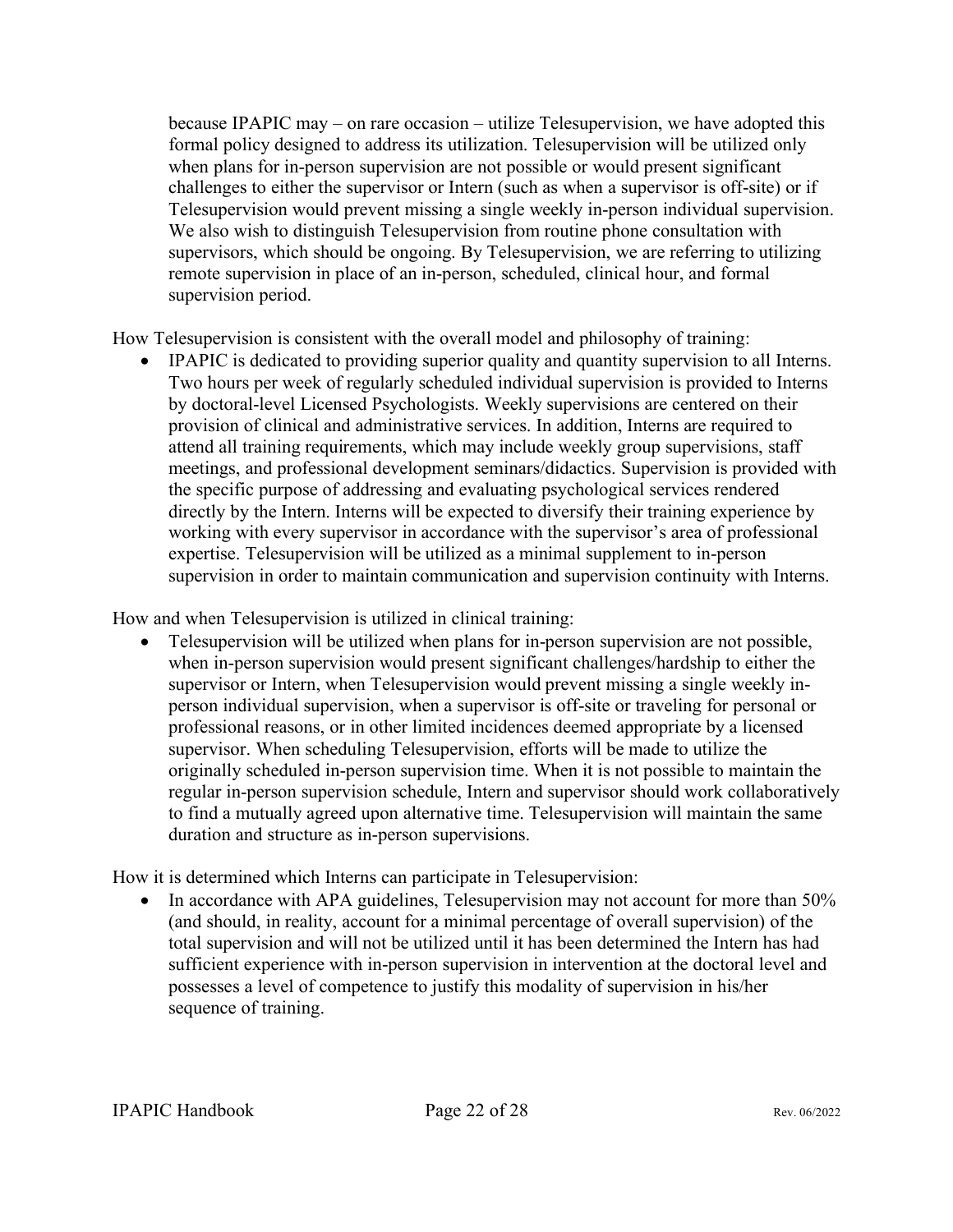How the program ensures that relationships between supervisors and Interns are established at the onset of the supervisory experience:

• Telesupervision is not a substitute for regular in-person supervision, particularly at the onset of the supervisory relationship. Every effort will be made for initial supervisions to take place in person. Telesupervision will be utilized only after the licensed supervisor, in consultations with the Intern, has determined that Telesupervision is appropriate.

How an off-site supervisor maintains full professional responsibility for clinical cases:

• The supervising Licensed Clinical Psychologist maintains full professional responsibility for all clinical duties at IPAPIC at all times.

How non-scheduled consultation and crisis coverage are managed:

• As stated throughout IPAPIC policy, Licensed Clinical Supervisors are available to all Interns 24 hours a day, 7 days per week via phone for crisis coverage. Interns are aware they can contact their primary licensed supervisor immediately in the event of a clinical emergency. In the event they are unable to reach their primary supervisor, they should contact the other licensed supervisors at IPAPIC.

How privacy and confidentiality of the client and Interns are assured:

• Telesupervision will be conducted when both parties have access to a private and confidential space where interruptions can be minimized or prevented. Both supervisor and Intern should make every effort to ensure the physical space is appropriate for supervision. Further, efforts will be made to utilize communication modalities where privacy can be reasonably assured (wired, cellular, voice over internet, or video modalities).

The technology and quality requirements and any education in the use of this technology that is required by either Intern or supervisor:

• Face-to-face Telesupervision through a synchronous audio and video format is preferred to voice only Telesupervision. Supervisors and Interns will agree in advance of a scheduled Telesupervision on the ideal method of communication for a given circumstance. Training, in advance of the scheduled Telesupervision, will be provided in person to both supervisor and Intern.

### **EQUAL OPPORTUNITY EMPLOYER**

IPAPIC is an Equal Opportunity Employer. IPAPIC supports recruitment selection, training, promotion, benefits, transfer, layoff, return to employment, tuition reimbursement, social and recreational programs, and compensation to all qualified persons without regard to age, race, ethnicity, sex, gender identity, sexual orientation, religion/spiritual beliefs, national origin, ability, socioeconomic status, physical or mental handicap unrelated to ability to perform required job duties with reasonable accommodation. IPAPIC employs individuals who are qualified and capable by experience and/or education to care for clients with a mental illness.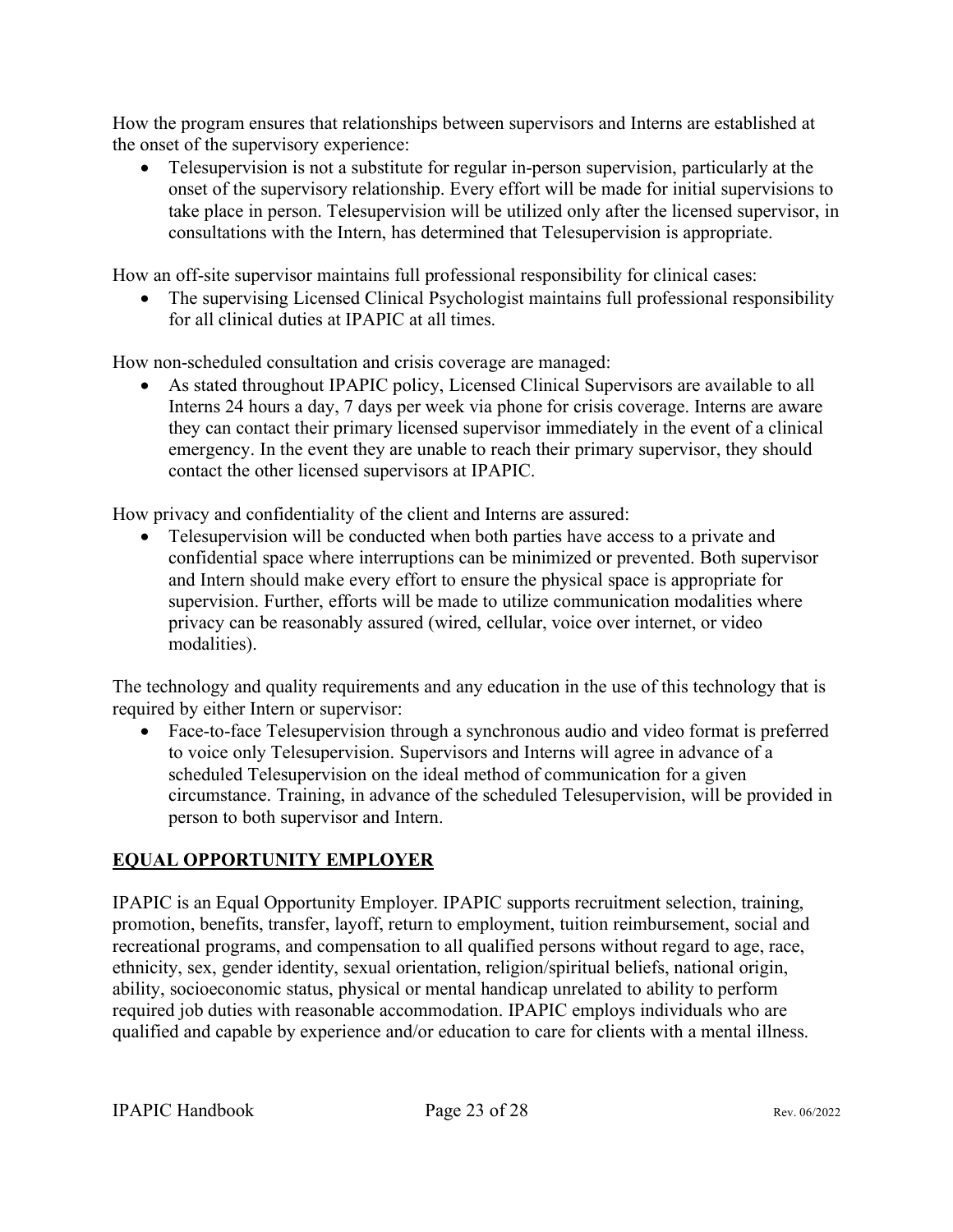#### **APPENDIX A: RECORD OF PROBLEMATIC BEHAVIOR**

| Name:                                                                                                                                                                                                                                                            | Title:                                                                                         |
|------------------------------------------------------------------------------------------------------------------------------------------------------------------------------------------------------------------------------------------------------------------|------------------------------------------------------------------------------------------------|
| Training Site:                                                                                                                                                                                                                                                   | Date:                                                                                          |
| Action:<br>$\Box$ Written Acknowledgement of Performance Concerns<br>Written Warning<br>⊔<br><b>Schedule Modification</b><br>ப<br>Probation<br>ப<br>Suspension of Direct Service Activities<br>❏<br>Administrative Leave<br>Dismissal from Training Program<br>⊔ |                                                                                                |
| policy, rule or standard violated)                                                                                                                                                                                                                               | Description of Incident (Describe the problem with relevant dates and details; identify the    |
|                                                                                                                                                                                                                                                                  |                                                                                                |
|                                                                                                                                                                                                                                                                  |                                                                                                |
|                                                                                                                                                                                                                                                                  |                                                                                                |
| Identify consequences of repeat violations or continued poor performance.<br>List previous disciplinary actions and dates.                                                                                                                                       |                                                                                                |
|                                                                                                                                                                                                                                                                  |                                                                                                |
|                                                                                                                                                                                                                                                                  |                                                                                                |
|                                                                                                                                                                                                                                                                  |                                                                                                |
|                                                                                                                                                                                                                                                                  |                                                                                                |
| Intern's Comments                                                                                                                                                                                                                                                |                                                                                                |
|                                                                                                                                                                                                                                                                  |                                                                                                |
|                                                                                                                                                                                                                                                                  |                                                                                                |
|                                                                                                                                                                                                                                                                  |                                                                                                |
|                                                                                                                                                                                                                                                                  |                                                                                                |
| copy was also provided to the Intern.                                                                                                                                                                                                                            | Intern's signature below indicates the above disciplinary action was discussed with them and a |
| Intern Signature:                                                                                                                                                                                                                                                | Date:                                                                                          |
|                                                                                                                                                                                                                                                                  |                                                                                                |
| Supervisor Signature:                                                                                                                                                                                                                                            | Date:                                                                                          |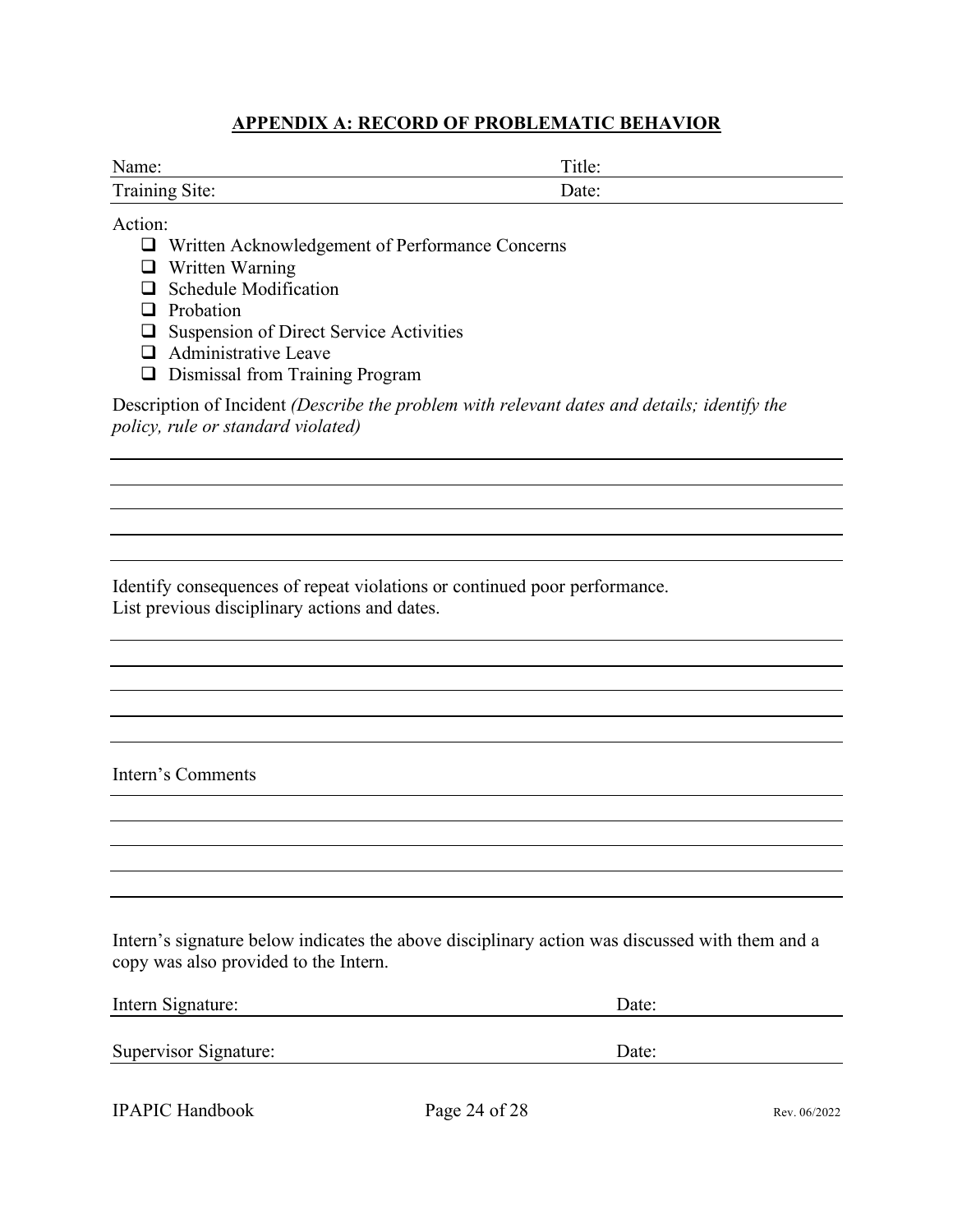#### **APPENDIX B: DEFINITIONS OF REMEDIATION**

**Verbal Warning:** emphasizes the need to discontinue the inappropriate behavior under discussion. No record of this action is kept.

**Written Acknowledgement:** formally acknowledges (all may be in the form of email records):

- 1. That the Director is aware of and concerned with the performance rating;
- 2. That the concern has been brought to the attention of the Intern;
- 3. That the Director will work with the Intern to rectify the problem or skill deficits; and
- 4. That the behaviors associated with the rating are not significant enough to warrant more serious action.

Any written acknowledgment will be removed from the Intern's file when the Intern responds to the concerns and successfully completes the Internship.

**Written Warnings**: indicate the need to discontinue an inappropriate action or behavior. This letter will contain:

- 1. A description of the unsatisfactory performance, including what domains are not successfully being met according to APA competencies for this level of training;
- 2. Actions needed to correct the unsatisfactory behavior;
- 3. The timeline for correcting the problem;
- 4. What action will be taken if the problem is not corrected; **Note:** this action depending upon the level of egregious severity, such as a severe liability issue to the site, ethical concerns, and/or professional comportment issues may result in termination if the behaviors are not remediated by the designated timeline presented: and
- 5. Notification that the Intern has the right to request a review of this action.

This written warning must contain the components of the *Record of Problematic Behavior Form*; however, it may be contained into one document if more than one Problematic Behavior exists. A copy of the above documentation will be retained in the Intern's file. The Director, in consultation with the Intern's supervisor, may consider removing this documentation at the successful completion of the training experience. If the letter is to remain in the file, documentation should contain the position statements of the parties involved in the dispute.

**Schedule Modification**: a time-limited, remediation-oriented, closely-supervised period of intensive training designed to return the Intern to a more fully functioning state. Modifying a schedule is an accommodation made to assist the Intern in responding to personal reactions to environmental stress with the full expectation that the Intern will complete the training experience. This period will include more closely scrutinized supervision conducted by the regular supervisor in consultation with the Director. Several possible and perhaps concurrent courses of action may be included in modifying a schedule. These include:

- 1. Increasing the amount of supervision, either with the same or additional supervisors;
- 2. Changes in the format, emphasis, and/or focus of supervision;
- 3. Recommending personal therapy;

IPAPIC Handbook Page 25 of 28 Rev. 06/2022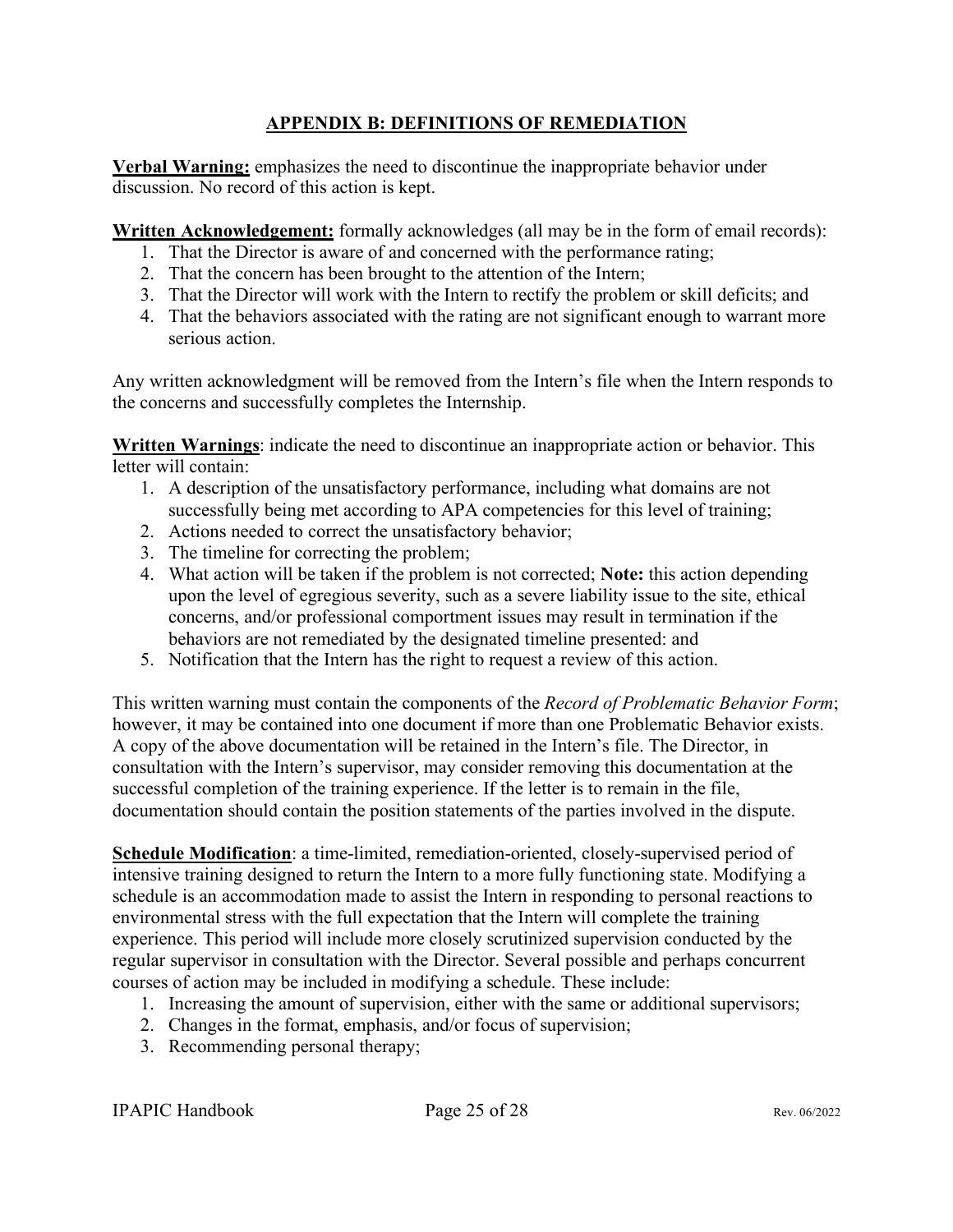- 4. Reducing clinical and other workload; and/or
- 5. Requiring specific academic coursework.

The length of a schedule modification period and termination of the modification period will be determined by the Director in consultation with the primary supervisor.

**Probation**: a time-limited, remediation-oriented, more closely supervised training period. Its purpose is assessing the ability of the Intern to complete the training experience and to return to a more fully functional state. Probation defines a relationship that the Director systematically monitors for a specific length of time—the degree to which the Intern addresses, changes, and/or otherwise improves the behavior associated with the inadequate rating. The Intern is informed of the probation in a written statement, which includes:

- 1. The specific behaviors associated with the unacceptable rating;
- 2. The recommendations for rectifying the problem;
- 3. The timeframe for the probation during which the problem is expected to be ameliorated;
- 4. The procedures to ascertain whether the problem has been appropriately rectified.

If the Director determines that there has not been sufficient improvement in behavior to remove the Probation or modified schedule, then the Director will discuss with the primary supervisor possible courses of action to be taken. The Director will communicate in writing to the Intern that the conditions for revoking the probation or modified schedule have not been met. This notice will include the course of action the Director has decided to implement. These may include continuation of the remedial efforts for a specified time period or implementation of another alternative.

**Suspension of Direct Service Activities:** a determination that the welfare of the Intern's clients may be jeopardized. Therefore, direct service activities will be suspended for a specific period as determined by the Director. At the end of the suspension period, the supervisor, in consultation with the Director, will assess the Intern's capacity for effective functioning and determine when direct service can be resumed.

**Administrative Leave**: the temporary withdrawal of all responsibilities and privileges in the agency. If the Probation Period, Suspension of Direct Services Activities, or Administrative Leave interferes with the successful completion of the training hours needed for the completion of the training experience, this will be noted in the Intern's file and the Intern's academic program will be informed. The Director will inform the Intern of the effects that the administrative leave will have on their stipend and accrual benefits.

**Dismissal from the Training Program** involves the permanent withdrawal of all agency responsibilities and privileges. When specific interventions do not, after a reasonable designated time period, rectify the impairment, and the Intern seems unable or unwilling to alter his/her behavior, the Director will review the possibility of termination from the training program or dismissal from IPAPIC. Either administrative leave or dismissal will be invoked in cases of severe violations of the APA Code of Ethics, when imminent physical or psychological harm to a client is a major factor, the Intern is unable to complete the full required training experience due

IPAPIC Handbook Page 26 of 28 Rev. 06/2022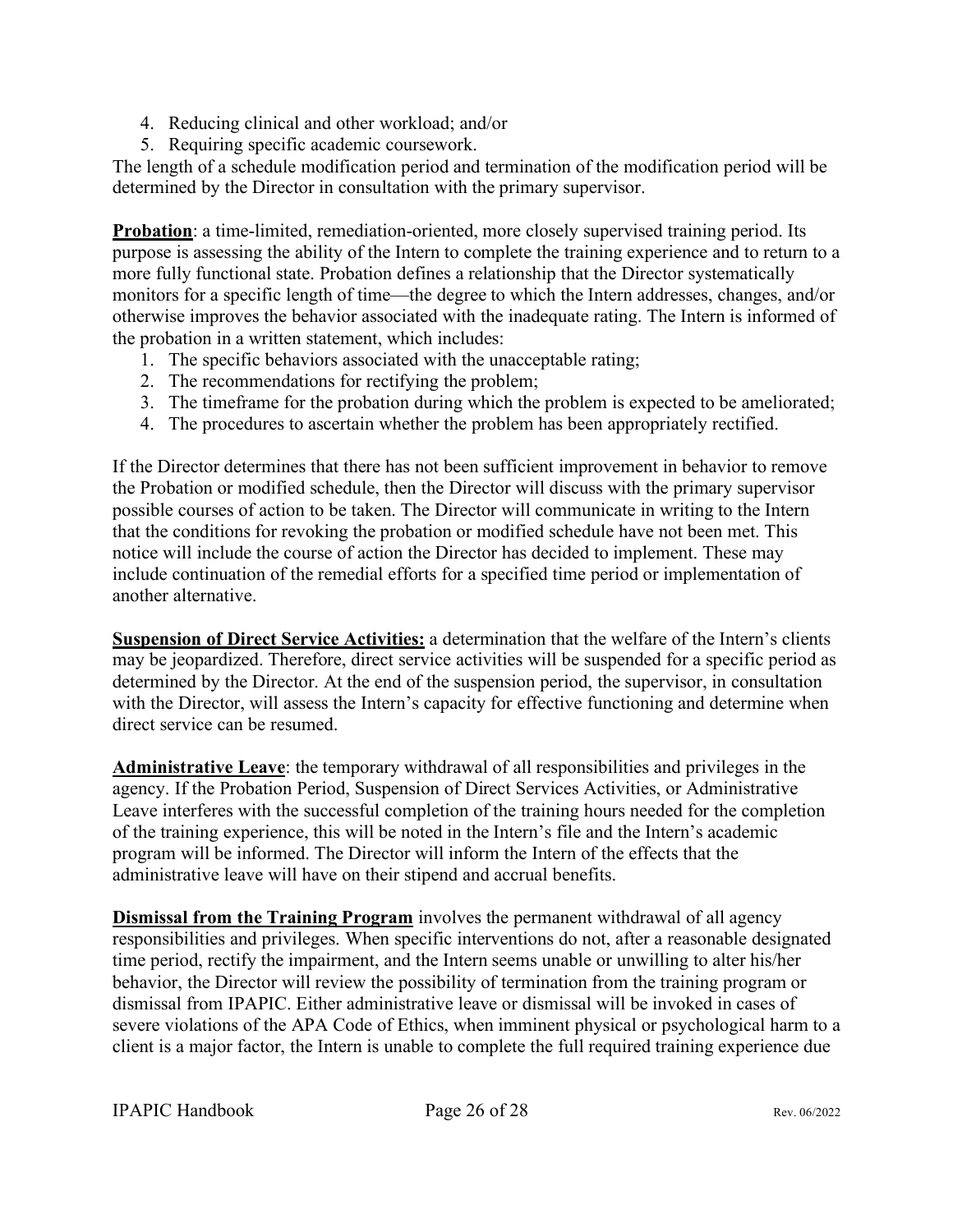to physical, mental or emotional illness, or the Intern presents a significant liability or risk management issue to the training site. When an Intern has been dismissed, the Director will communicate to the academic department that the Intern has not successfully completed the training experience.